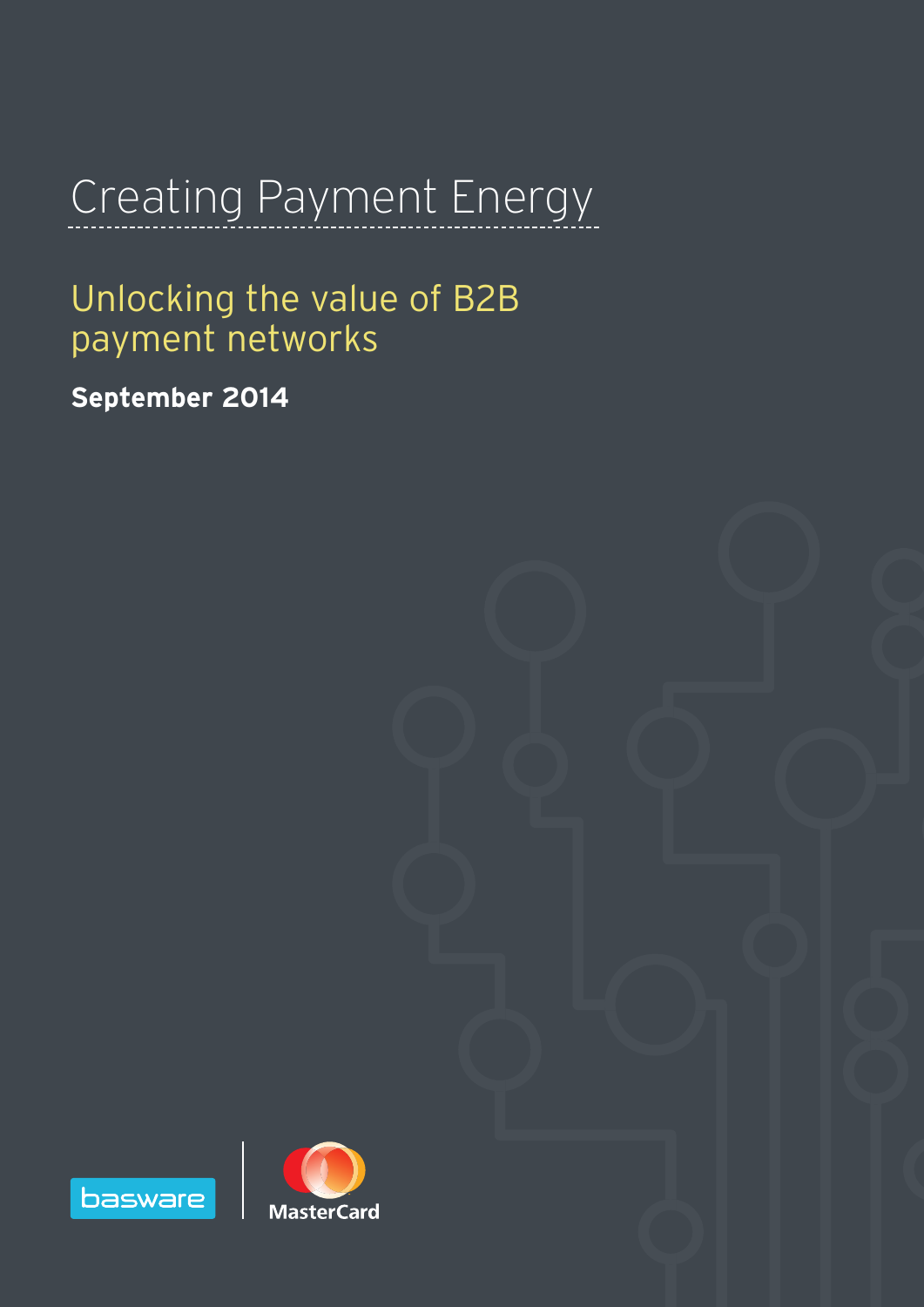## Contents

|                 | <b>02</b> Executive summary                                              |
|-----------------|--------------------------------------------------------------------------|
|                 | 03 Key findings                                                          |
|                 | <b>05</b> Businesses feel price pressures                                |
| 06              | Businesses are resigned<br>to payment conflicts                          |
| $10-1$          | Price pressures and protected cash                                       |
| 11              | Challenges with process delays and<br>working capital optimization       |
| $13-13$         | The flow of cash is fundamental<br>to business value<br>---------------- |
| 15 <sup>1</sup> | Conclusion:<br>Creating payment energy                                   |
| $16-1$          | . <u>.</u><br>Five point plan                                            |
|                 | <b>17</b> Regional summary                                               |
|                 | <u>.</u><br>28 Further information                                       |
|                 |                                                                          |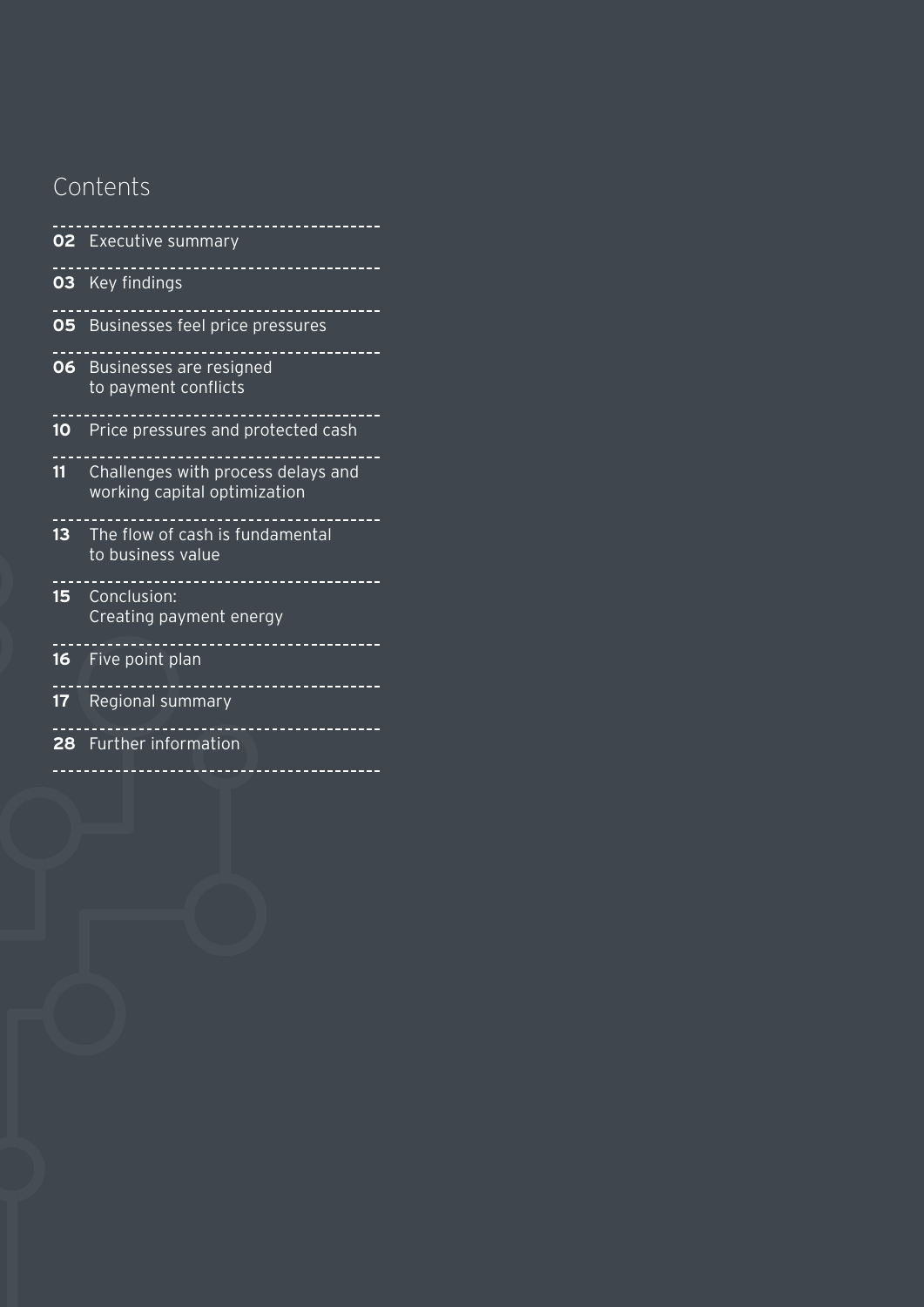

# Creating Payment Energy

Unlocking the value of B2B payment networks

Read more on Creating Payment Energy research www.basware.com/e-payment

Basware Pay www.basware.com/financing-services

**1** Creating Payment Energy **1**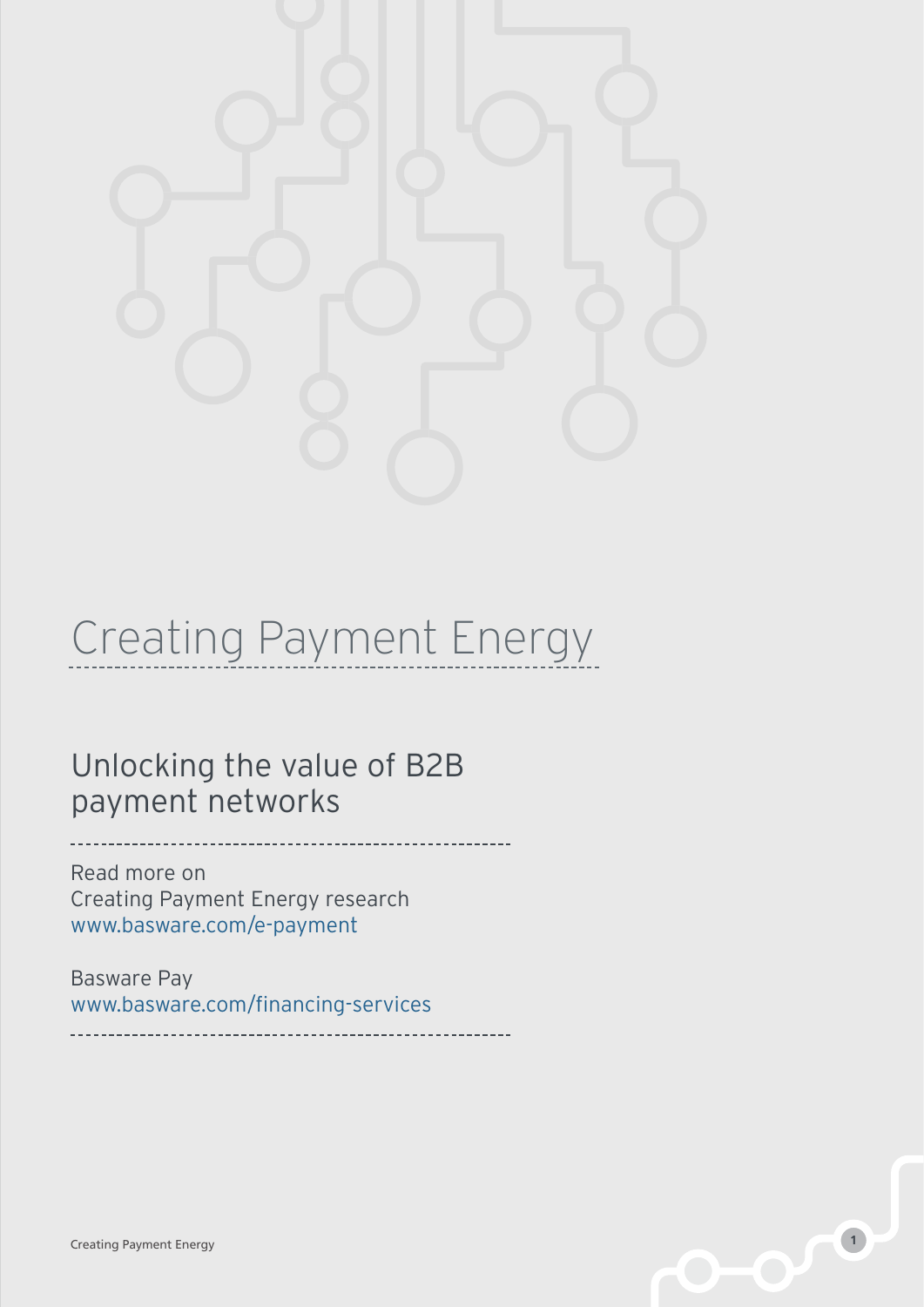# **Executive Summary**



## Late payment culture spells trouble for global businesses

Obstacles causing payment inertia range from apathy and a financial mindset that seeks to protect cash reserves, through to process bottlenecks and a lack of automation. The MasterCard / Basware 'Creating Payment Energy' research looks at how the tension between cash management and efficient payment processes can influence business performance and considers the implications for suppliers and buyers across the wider commercial environment.

A positive sign from this research is that organizations are taking an assertive position on cashflow in order to stabilize working capital. However, businesses also recognize that such measures can put the payment ecosystem at a disadvantage. Furthermore, companies do not always unlock the value that 'hoarded' cash

#### **Research Overview**



represents, to the detriment of their own

With businesses experiencing continual downward pressures on prices, the possible outcome of defensive cash management on the buyer side is that invoice discounting and negotiation

The research calls on buyers, suppliers and intermediaries to energize the payment processes that are so often compromised by bad habits and complexity, resulting in unnecessary inefficiency. A balanced payment network

business models.

becomes the norm.

benefits all.

*Over 1,000 strategic decision makers within finance with a view of both Accounts Receivable and Accounts Payable processes and issues completed the survey during June/July 2014*

| Country     | <b>Sample</b> |
|-------------|---------------|
| Australia   | 100           |
| Belgium     | 100           |
| Denmark     | 100           |
| Finland     | 100           |
| Germany     | 110           |
| Netherlands | 101           |
| Norway      | 100           |
| Sweden      | 102           |
| UK          | 100           |
| US          | 102           |
| Total       | 1015          |

#### Research Methodology

1,015 senior strategic decision makers within finance with a view of both Accounts Receivable and Accounts Payable processes completed the survey during June / July 2014. Respondents are equally split between SMEs (50-499 employees) and enterprises (500 or more employees). Regions surveyed include Australia, Belgium, Denmark, Finland, Germany, Netherlands, Norway, Sweden, UK and US. Research conducted by Loudhouse, an independent research agency based in London.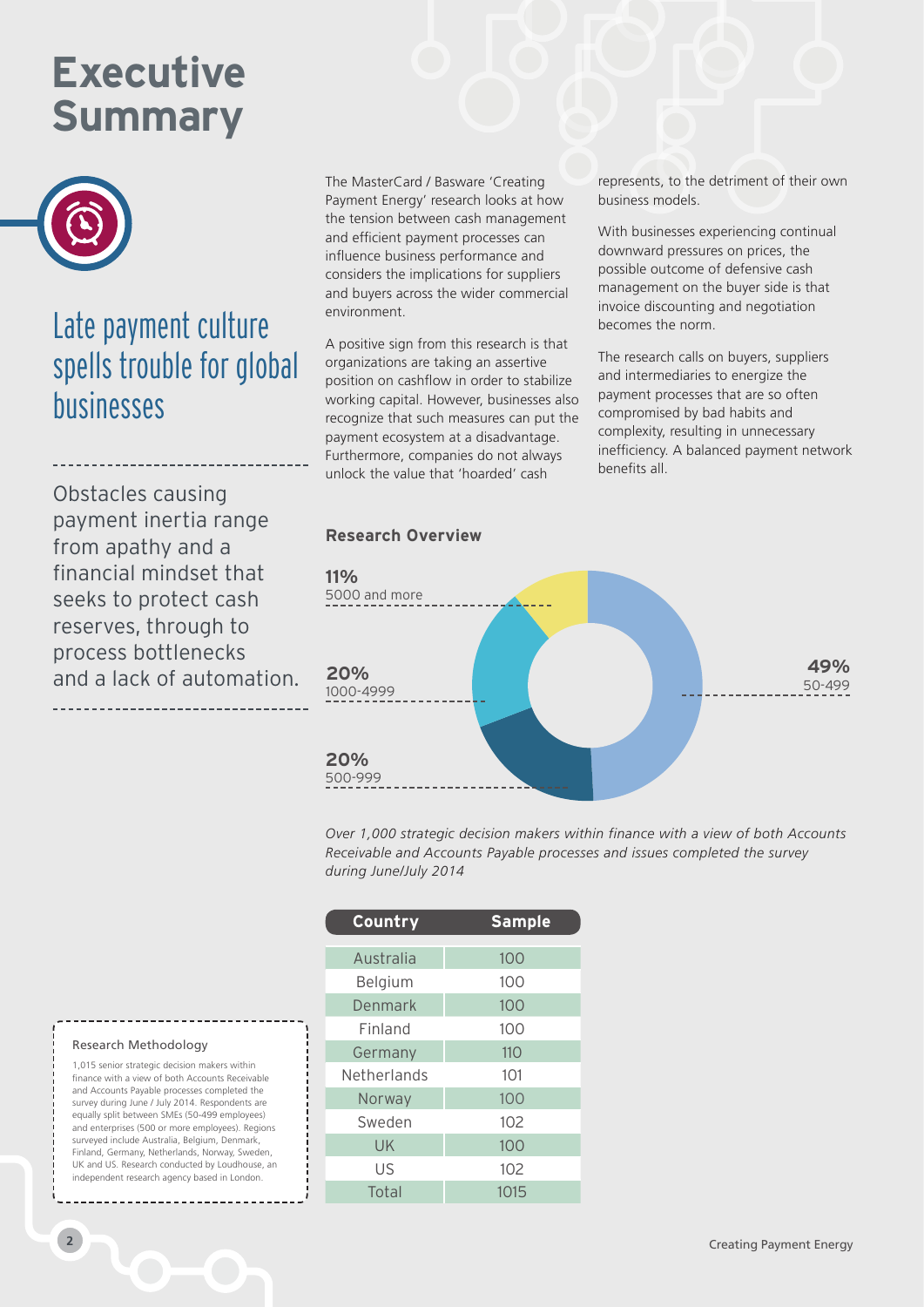# **Key findings from the research include:**



## Being cash rich carries implications for the B2B ecosystem

of businesses **48%** surveyed have more cash in the bank compared to a year ago, with only 11% in a weaker cash position

## Cash hoarding and price pressure

- Almost half (48%) of businesses surveyed have more cash in the bank compared with a year ago, with only 11% in a weaker cash position
- 69% of respondents have a clearly stated goal to generate value (cash) from the existing cash in the bank by investment or other means
- 66% say they are experiencing more downward price pressure than three years ago

## Businesses resigned to payment conflicts

- While 88% of respondents feel that suppliers should be paid promptly, 57% have actively delayed payments in the past 12 months
- 67% of respondents have used payment terms as a strategic lever to help manage cashflow
- 74% of businesses think late payment is a fact of business life and will always happen
- 90% of respondents see payment delays having wider repercussions for the business environment

**74%** of businesses think late payment is a fact of business life and will always happen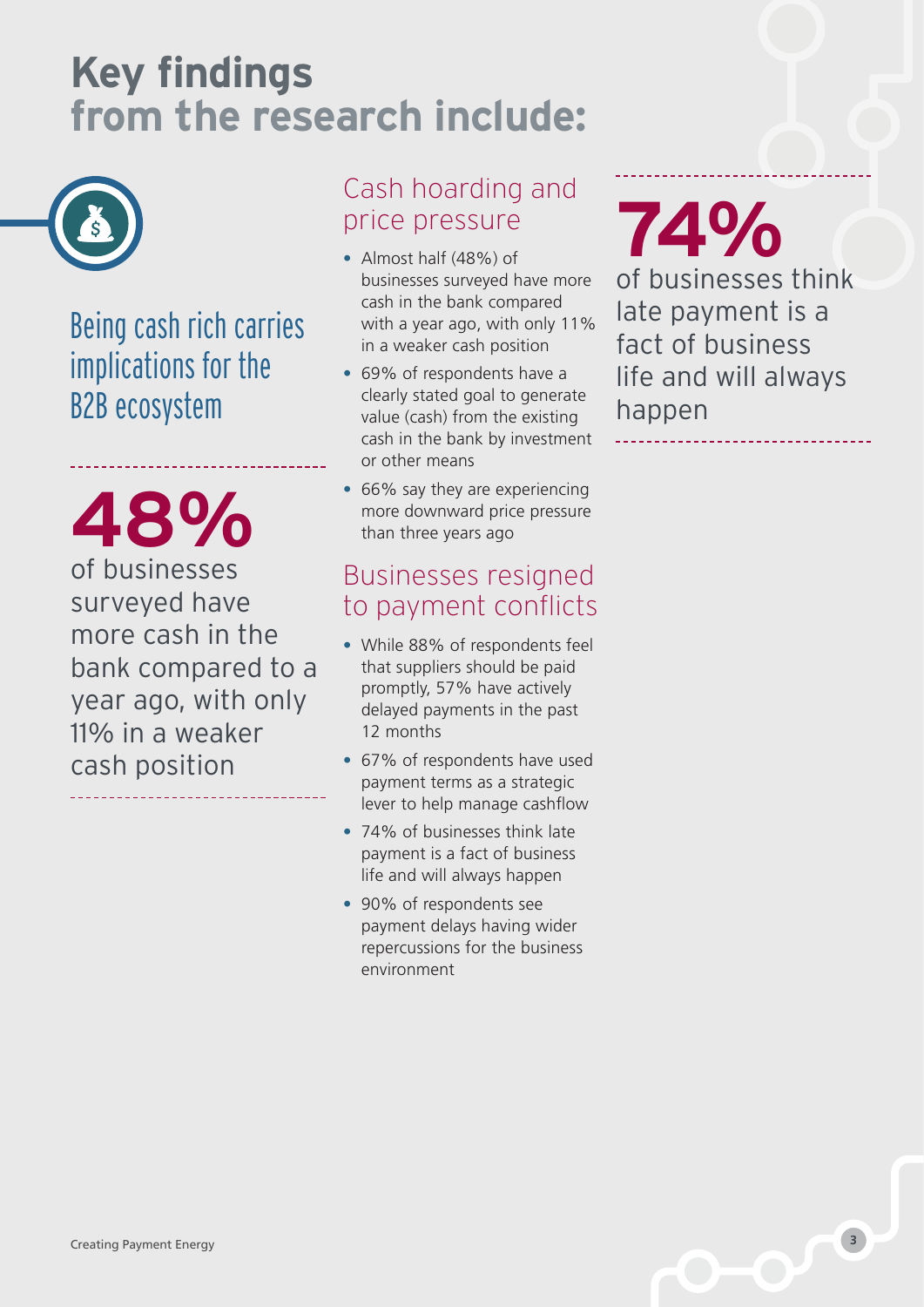# **Key findings continued:**



Transforming payment practices will provide competitive B2B advantage

**1 in 4** businesses has

highly automated processes with fully optimized systems to manage invoice payment efficiently

## Challenges with process delays and discounts

- Suppliers are offering discounts but value and benefits are variable
- However, 69% of businesses state that process bottlenecks compromise their ability to access supplier discounts
- Respondents estimate that they could save, on average, 14% of overall financial expenditure if all customer invoices were settled on optimum payment terms in their business
- Only 1 in 4 businesses has highly automated processes with fully optimized systems to manage invoice payment efficiently

## The flow of cash is fundamental to business value

- Businesses have a responsibility to themselves and their supply chain to keep money moving – indeed, this goes to the heart of good business practice
- 82% of businesses would invest more in their organization if all invoices were paid promptly
- While a certain level of cash hoarding may be understandable given the financial climate, it also reflects inefficient processes and poor practices

## So what can organizations do, given these findings?

Opportunities do exist to make improvements to payment processes, and these should be seized. Measures such as reviewing overall payment strategy, leveraging new payment technologies and proactively managing finance options for the business create an optimal mix for financial decision makers to consider. Improvement within these areas will deliver greater visibility and control of process, contribute to better external relationships and add value to the bottom line.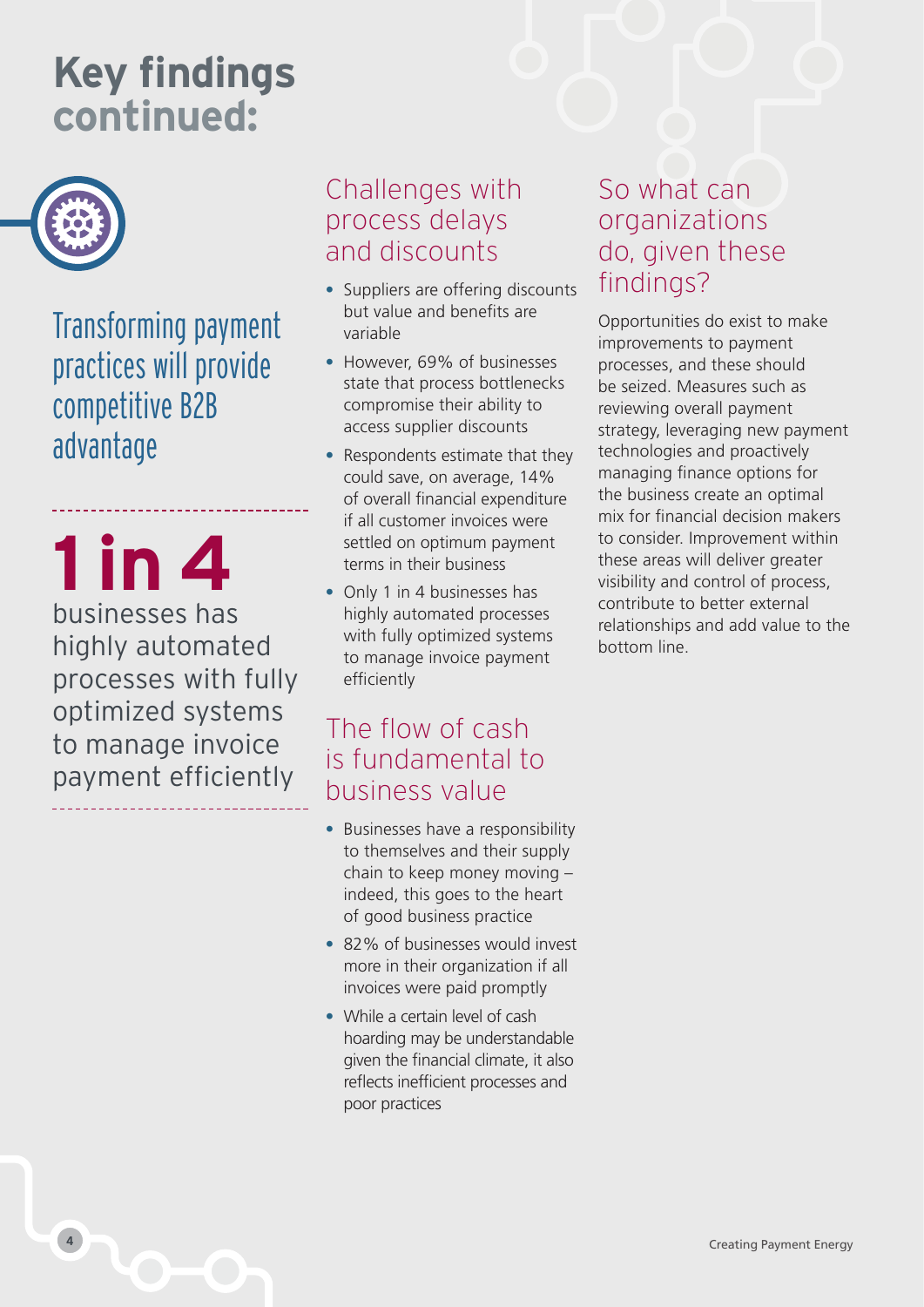**Businesses feel price pressures**

of the organizations **66%** we spoke to are experiencing more downward price pressure than three years ago

As our research tells us, business is still tough, and will no doubt continue to be so – as shown in Figure 1, 66% of the organizations we spoke to are experiencing more downward price pressure than three years ago.

All the same however, organizations are arriving in a more financially stable state, not least with more cash in the bank. This appears to be good news – after all, who wants to be cash-poor? However, as our findings show, the money is not always being put to work. This calls into question one of the fundamentals of good business – bluntly, no organization is going to get any richer by burying their money in a hole.

In parallel, relationships between suppliers and customers are changing. Catalyzed by technology, businesses of all sizes are engaging more closely

and sharing more deeply with their stakeholders: as a result we are seeing a transformation in both the supplier network and the customer landscape.

A level of risk-averse behavior is understandable, given the state of the market; equally, there may have been scant time to turn newly visible opportunities into action. The danger, however, is that payments functions continue to operate without considering the broader effects of their actions, coping with inefficiencies in absence of a long-term view.

In this report we look at these and other challenges starting with the issue of late payment.

#### **Price pressure**

*We are experiencing more downward price pressure now than three years ago*



*Figure 1*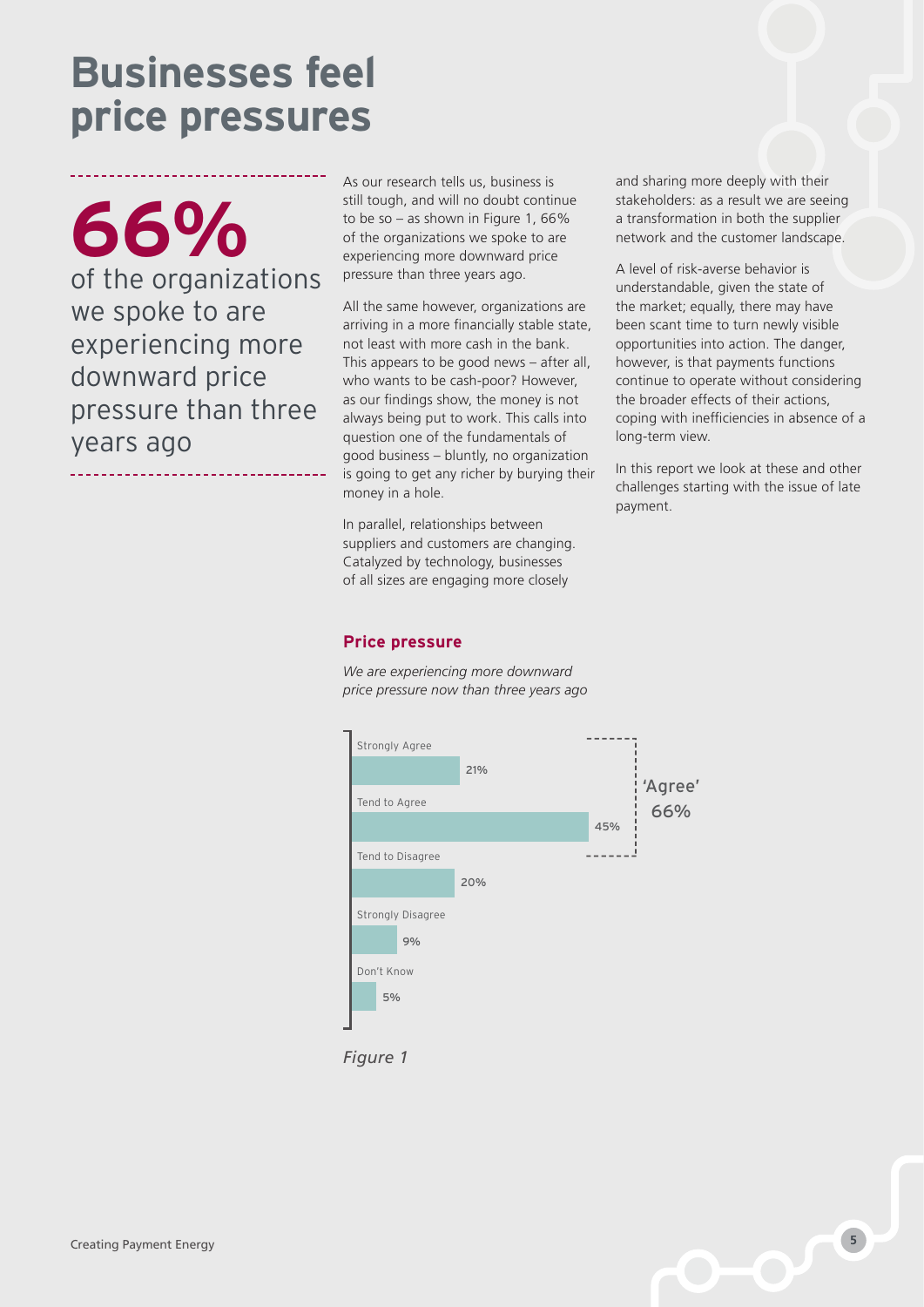# **Businesses are resigned to payment conflicts**

The familiar issue of late payments constitutes one of the most fundamental dilemmas affecting business today.

**57%** of organizations have delayed payments to their suppliers in the past 12 months

\_\_\_\_\_\_\_\_\_\_\_\_\_\_\_\_\_\_\_\_\_\_\_\_\_\_\_\_\_\_

Our research shows that only a small minority of organizations feel that delaying payments to suppliers is acceptable – as Figure 2 shows, some 88% believe they have a social responsibility to pay their suppliers promptly, and 81% think all organizations should ensure that payment across the supply chain works as efficiently as possible.

While such responsibilities are confirmed in principle, they are not

### **Social responsibility**

*We have a social responsibility to pay our suppliers promptly.*

| <b>Strongly Agree</b>    |     |     |                |
|--------------------------|-----|-----|----------------|
|                          |     | 52% |                |
| Tend to Agree            |     |     | 'Agree'<br>88% |
|                          | 36% |     |                |
| Tend to Disagree         |     |     |                |
| 9%                       |     |     |                |
| <b>Strongly Disagree</b> |     |     |                |
| 2%                       |     |     |                |
| Don't Know               |     |     |                |
| 1%                       |     |     |                |
|                          |     |     |                |

*Figure 2*

always translating into practice. Figure 3 illustrates how recent actions speak louder than words, in that 57% of organizations have delayed payments to their suppliers in the past 12 months. Such behavior may be seen as justifiable given the economic times, but this means a considerable number of organizations are actively putting their own business integrity at stake. Only 16% of respondents stated they never pay suppliers late.

### **Improvements to cash situations**

*Payment terms are the key lever businesses use to improve their cash position*

| Delaying paying suppliers                         |
|---------------------------------------------------|
| 57%                                               |
| Tightened its payment terms for buyers<br>44%     |
| Started or added more focus on e-invoicing<br>43% |
| Accessed credit / Finance                         |
| 41%<br>% Done<br>Project bank accounts            |
| 38%<br>Discount invoicing                         |
| 37%                                               |
| Dynamic discounting<br>37%                        |
| Asset based lending<br>35%                        |
| Factoring                                         |
| 35%                                               |
| Supplier finance / reverse factoring<br>34%       |
| Adopted P-cards                                   |
| 33%                                               |

*Q: Which of the following has your organization done, or sought advice / information on in the last 12 months to help improve its cash position?*

*Figure 3*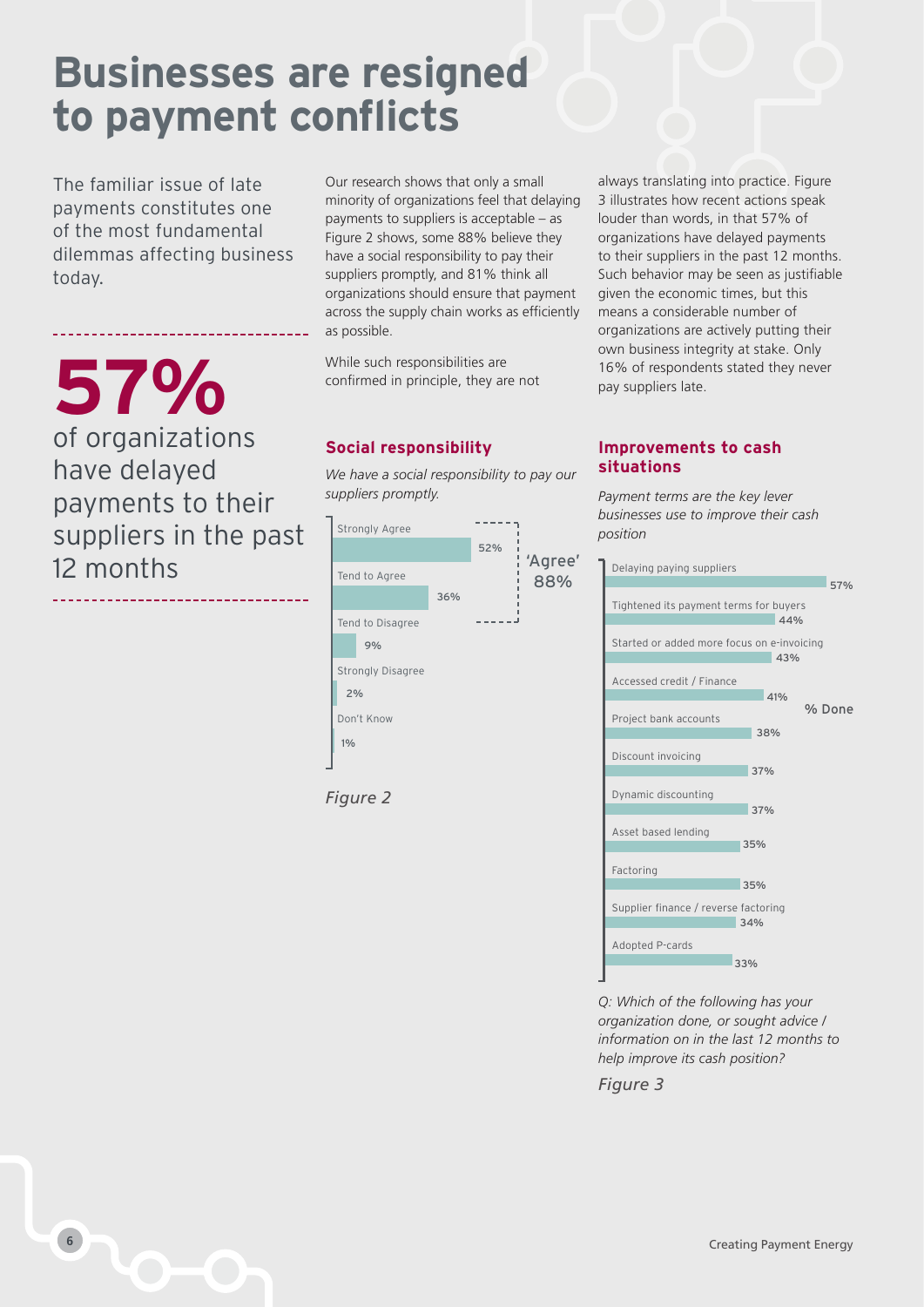

A significant proportion of businesses have used payment terms as a strategic lever

Used properly, payment terms are seen by many organizations as a primary tool to help manage cashflow, as reported by 48% of our sample; other criteria include holding onto cash reserves as long as possible (32%) and earning interest on cash held (24%). In practice, adjusting payment terms either means flexing the period between invoice and payment, or considering a discount for early payment (or indeed, a penalty for late payment). As shown in Figure 4, a significant proportion of businesses have used payment terms as a strategic lever to help manage cashflow, either as buyers (61%) or as suppliers (53%) – indeed, some 67% of organizations have done one or the other.

**90%**  of respondents see late payment as having a wider commercial impact Whilst appearing to be strategic, much of what happens with payment delays is reactive, or, surprisingly, just a finance 'norm'. Indeed according to Figure 5, some 74% believe late payment is a fact of business life and will always happen.

As Figure 6 demonstrates, a compelling 90% of respondents are keen to point out the wider repercussions of late payments on the business environment as a whole.

Figure 7 shows that there are significant practical challenges resulting from process inefficiency, including access to supplier discounts (74%) and time spent dealing with suppliers chasing payments.

At a regional level, the attitude to the commercial impact of late payment varies considerably: for example, while this figure is much lower in Germany (39%) and the Netherlands (44%), it rises to 85% in Sweden and remains high in other Nordic regions. [See country appendices]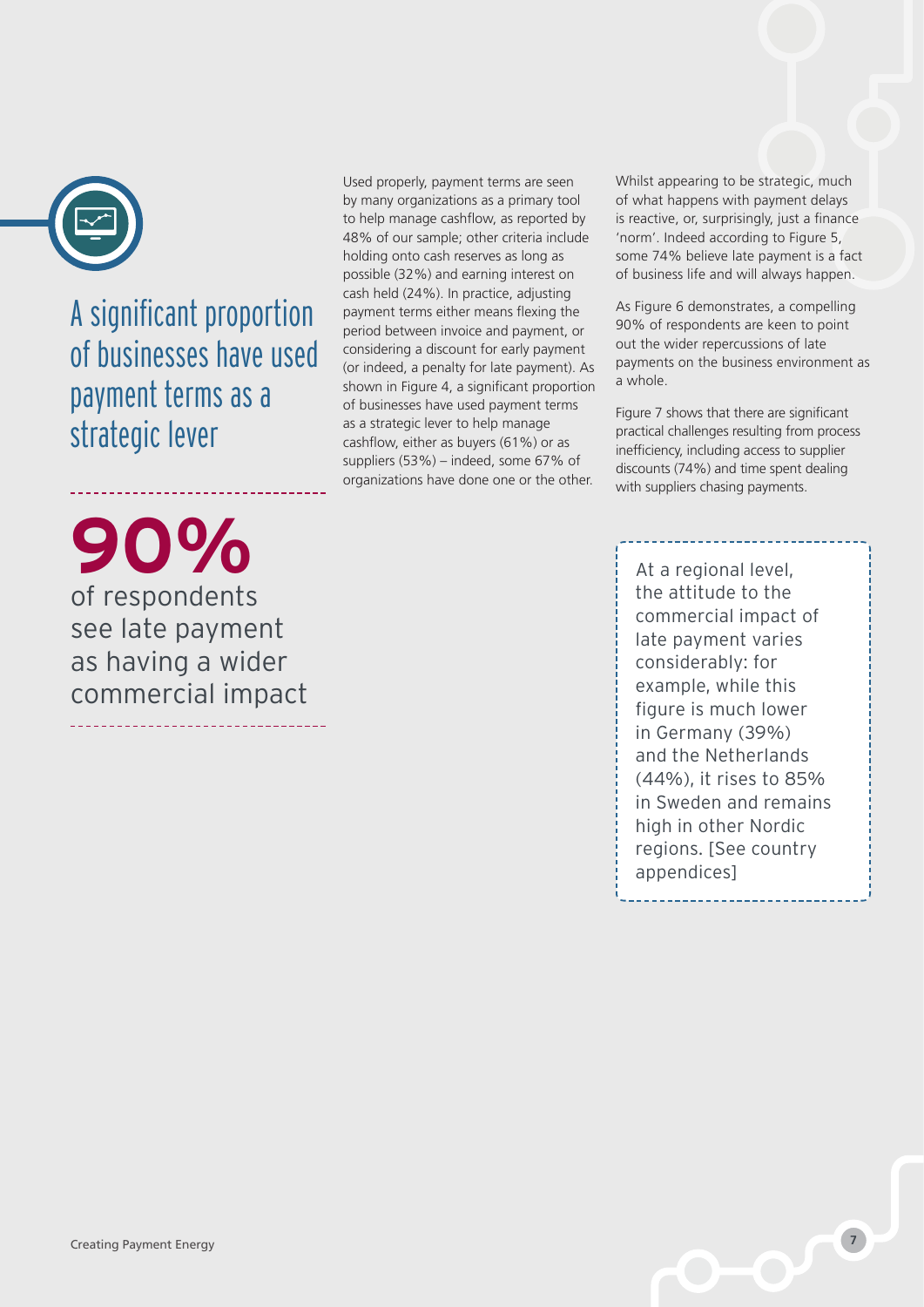### **Using payment terms as a strategic lever**



*As buyers and suppliers, more than half of organizations use payment terms as strategic lever to manage their cashflow*

*Figure 4*

### **Late payment**

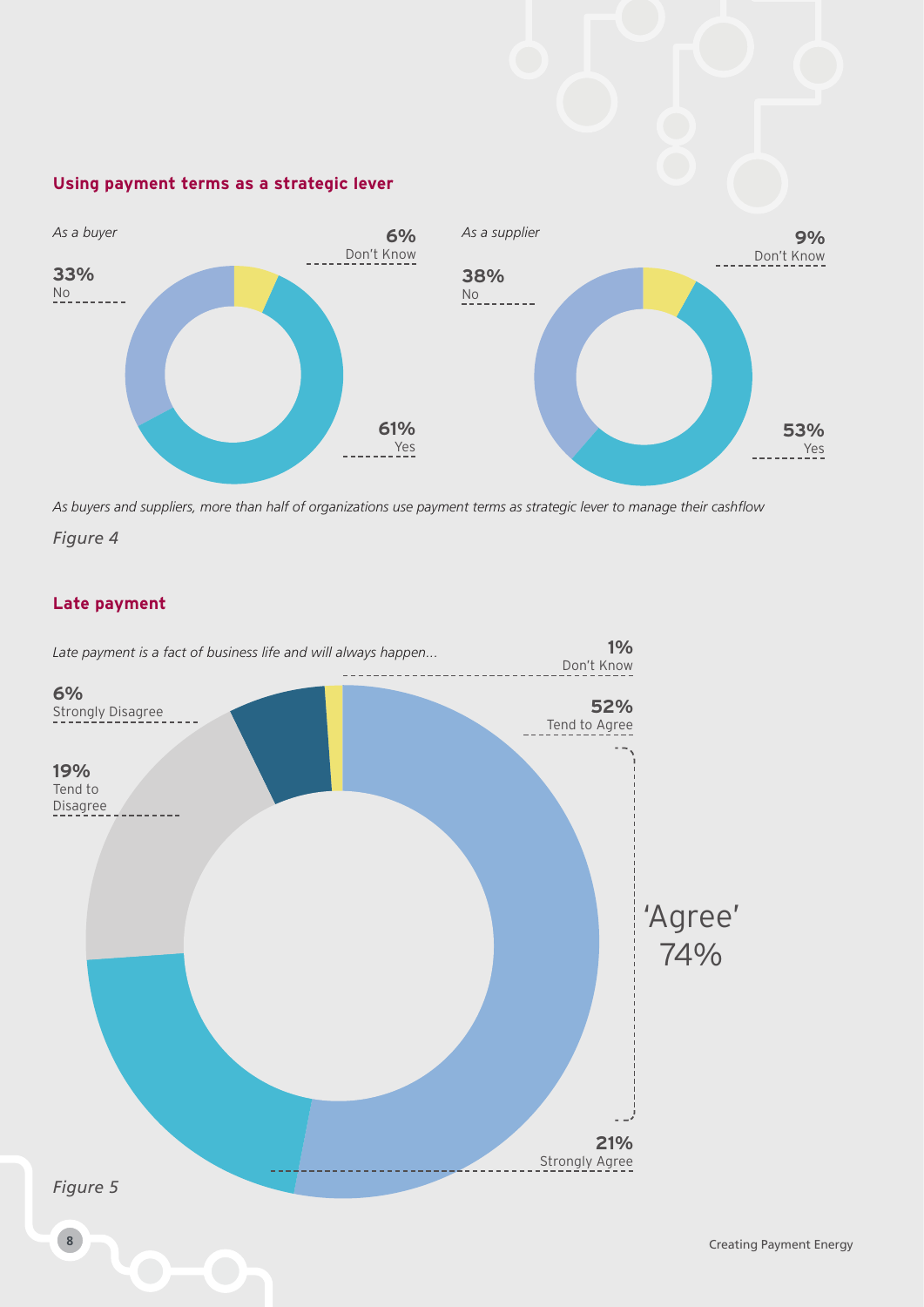Reconciliation costs, time wasted chasing payments and difficulty accessing discounts from suppliers are all acute pain points for buyers

#### **Impacts of persistent late invoice payment**



*90% of organizations see late payment as having wider issues - limiting the flow of funds between buyers and sellers, employers and workers, company investors and limiting the growth of the economy*

*Q: What do you see as the potential wider commercial impacts of persistent late payment of invoices?*

*Figure 6*

### **Accounts payable pain points**



*Q: To what extent are the following considered as pain points for your accounts payable function?*

*Figure 7*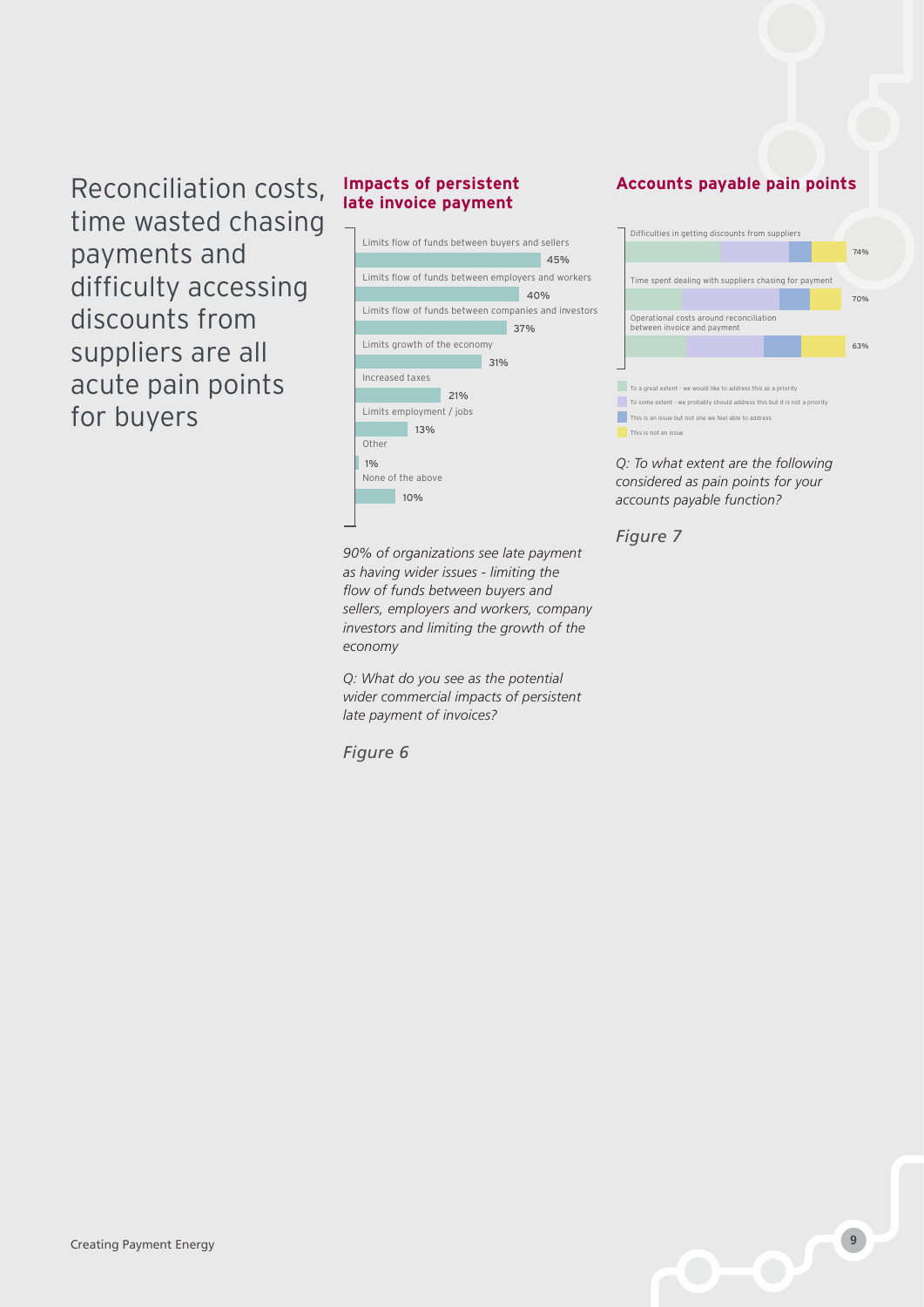# **Price pressures and protected cash**

Nordic organizations are far more likely to have a stated goal for generating value from cash held in the business – for example 90% of Swedish organizations and 92% of Danish organizations report such a position, whereas in the UK, the Netherlands and Germany, the figure falls to 55%, 52% and 48% respectively.

The good news is that organizations appear to be more financially stable than this time last year. As Figure 8 shows, almost half (48%) of businesses surveyed have more cash in the bank compared to twelve months ago, with only 11% in a weaker cash position.

Respondents tell us that this improvement in fortunes is not simply down to market forces, but also the proactive steps taken by their organization to help improve their cash position over the last 12 months. As shown in Figure 3, as well as delaying supplier payments:

- 44% of businesses have looked at tightening payment terms for buyers
- 43% have placed more focus on e-invoicing
- 41% have accessed credit / finance facilities

Future indications suggest that business will be 'hard but fair' – that is, opportunities exist but there is no magic formula to generating revenue. Given the financial climate, it is understandable that organizations are more proactive in drawing in funds, as well as being more risk-averse when it comes to spending – leading to the reported accumulation of cash.

Cash is undoubtedly good for business – when spent, it feeds investment in products and services, catalyzes broader reach and deeper customer engagement, and funds staff training and development. Similarly, as reported by a third of respondents, the direct impact of cashflow pressures on the business and its operations can be profound: 32% are reporting that critical operational expenditure is reduced; 27% that the finance team has worked longer hours and 26% that poor strategic decisions have been made to resolve the issues.

For those with cash reserves in place, the majority want to put it to work – understandably, 69% of respondents have a clearly stated goal to generate revenue from the existing cash in the bank (by investment or other means), and only one in five companies lack such an objective.

The downside is that a build-up of cash reserves suggests the overall tendency of a business to hoard rather than invest excess funds, which means money is not being put to work for the business.

#### **Cash position compared to a year ago**

*Half of businesses are hoarding cash and have more cash in the bank now than they did a year ago*



*Q: How does your organization's current cash position compare to a year ago?*

*Figure 8*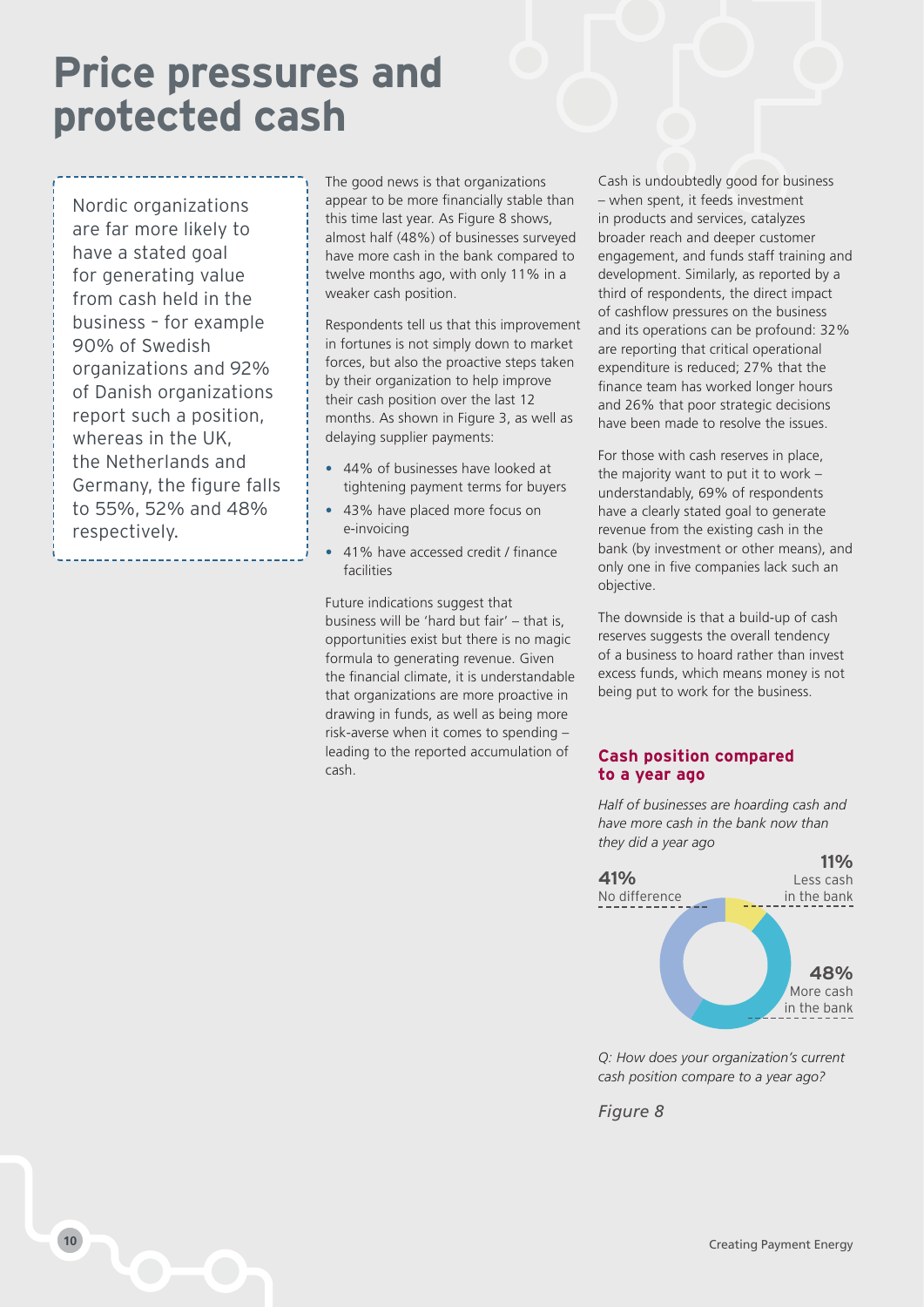# **Challenges with process delays and working capital optimization**

Organizations are considering how they can improve their cashflow by adjusting payment processes and reviewing discount capture

74% of respondents see obtaining discounts from suppliers as a key pain point. Not only this, but some 69% of organizations state that their ability to take advantage of supplier discounts is compromised due to their own process bottlenecks.

In other words, a significant factor preventing customers capitalizing on supplier discounts is their own inefficient processes and practices. As a result, for example, only 21% of suppliers are involved in early payment programmes with customer organizations. If such inefficiencies were reduced, this could push the market more to the advantage of the buyer, putting further pressure on suppliers to reduce their prices.

In reality, such a buyers-market scenario looks unlikely, given the high proportion of buyer businesses that see themselves as running an inefficient operation. In addition to the process bottlenecks mentioned above, Figure 7 also shows that managing operational costs around reconciliation between invoice and payment (63%), and ensuring the smooth running of invoice approval cycles (61%), are seen as significant pain points. While these issues slow down payments, they preserve the status quo to the potential benefit of the suppliers concerned.

What is causing these inefficiencies? 59% of organizations recognize that they lack the systems and automation necessary to facilitate timely payment, and are forced to rely on sub-optimal manual processes. This has inevitable knock-on effects on payment terms – indeed, one in five buyers say they have to extend payment terms because they do not have the necessary systems or automation in place to approve invoices, resulting in inevitable delays.

**69%** of organizations state that their ability to take advantage of supplier discounts is compromised due to their own process bottlenecks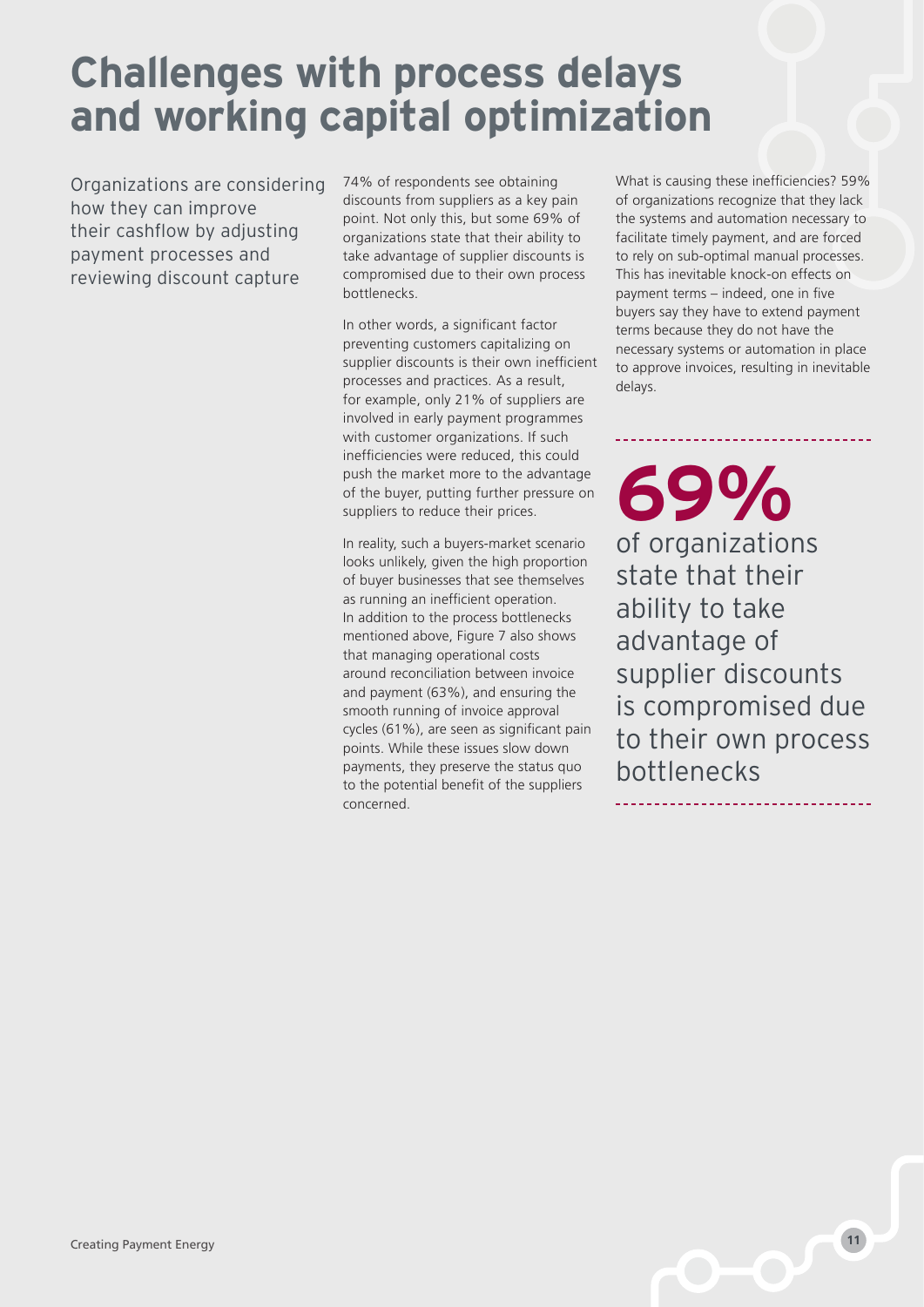Of the sample overall, as shown in Figure 9, just one in three suppliers have the capability to send e-invoices and one in four buyers receives e-invoices. Lack of automation has implications for efficiency and cashflow across the payment ecosystem.

The global average for highly optimized systems to process invoice payments [Figure 9] shows a level of difference across key regions in the research. While the figure increases somewhat in Nordic countries (29% in Sweden for example), it drops to 19% for the US and a paltry 16% for the UK. Mainland European regions, such as Germany (22%), Netherlands (22%) and Belgium (21%) sit closer to the mean average, along with Australia (24%).

#### **Automation to manage invoice payment efficiency**

*Only 1 in 4 businesses has highly automated processes with fully optimized systems to manage invoice payment efficiency* 



*Figure 9*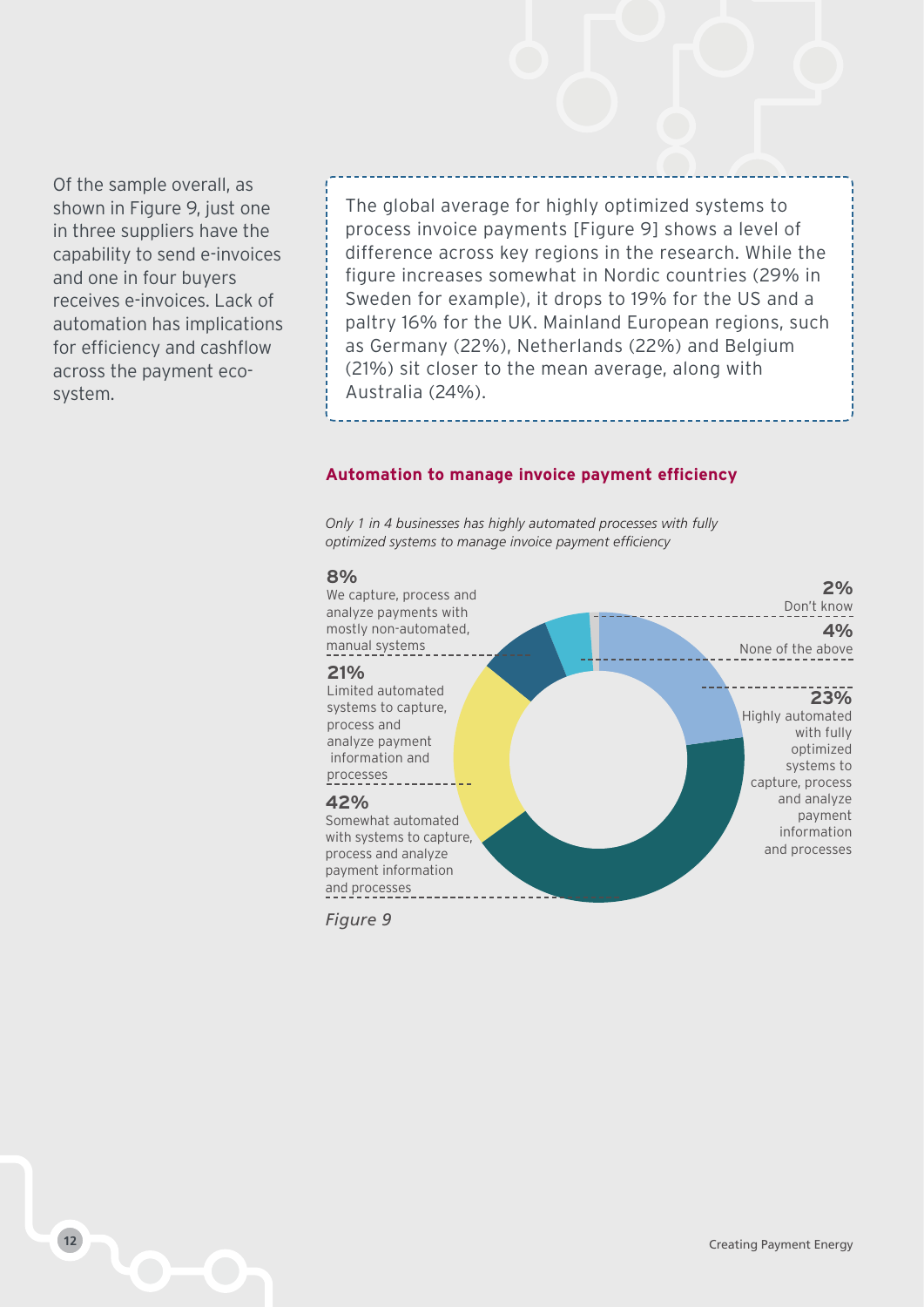# **The flow of cash is fundamental to business value**

Payment conflicts, cash hoarding and process inefficiencies combine to have a detrimental effect on B2B commerce, payment networks and the business environment overall.

The reality for most businesses is that cashflow concerns often translate into a default 'defensive' position that limits growth opportunities, with further implications for quality, customer service and innovation.

Businesses have a responsibility to themselves and their supply chain to keep money moving, to make payments within defined criteria and to negotiate sensible deals with their customers – indeed, such principles are crucial to ensuring the health of the business ecosystem, which has an impact on both local and global competitiveness.

The ultimate goal of business is to create incremental value through the efficient delivery of products and services, leveraging financing in a variety of forms, from loans and leasing through to accounts payable and receivable. Just how much of a role does the latter play in the greater scheme of things? According to Figure 10, 82% of businesses would see tangible benefits if their customers paid invoices on time – not least, they would invest more in their business overall (48%), have improved relationships with creditors (46%) and reduce their credit lines (38%).

Meanwhile cash-strapped organizations are finding themselves compromised. The number one issue resulting from late payment of invoices, as reported by 39% of organizations, is trouble paying salaries – quite clearly not a situation any organization wants to find itself in. Paying suppliers (36%), capital spending and investments (36%) and overall financial security (36%) are the other areas most impacted by pressures placed on a business' cash situation.

On the supplier side, the main cashflow challenges become even more tangible – if suppliers don't get paid, they struggle. The number one challenge is the risk of non-payment by customers, reflected by 42% of respondents. This couples with the (wasteful) time spent chasing for payment (33%) and the potential risk to customer relationships (26%) – all of which can have a tangible cost to the business. If the salary of the goods receivable 'chaser' is taken into account, the margin benefits of a given sale can quickly be undermined if many hours need to be employed to make a payment happen.

**82%** of businesses would see tangible benefits if their customers paid invoices on time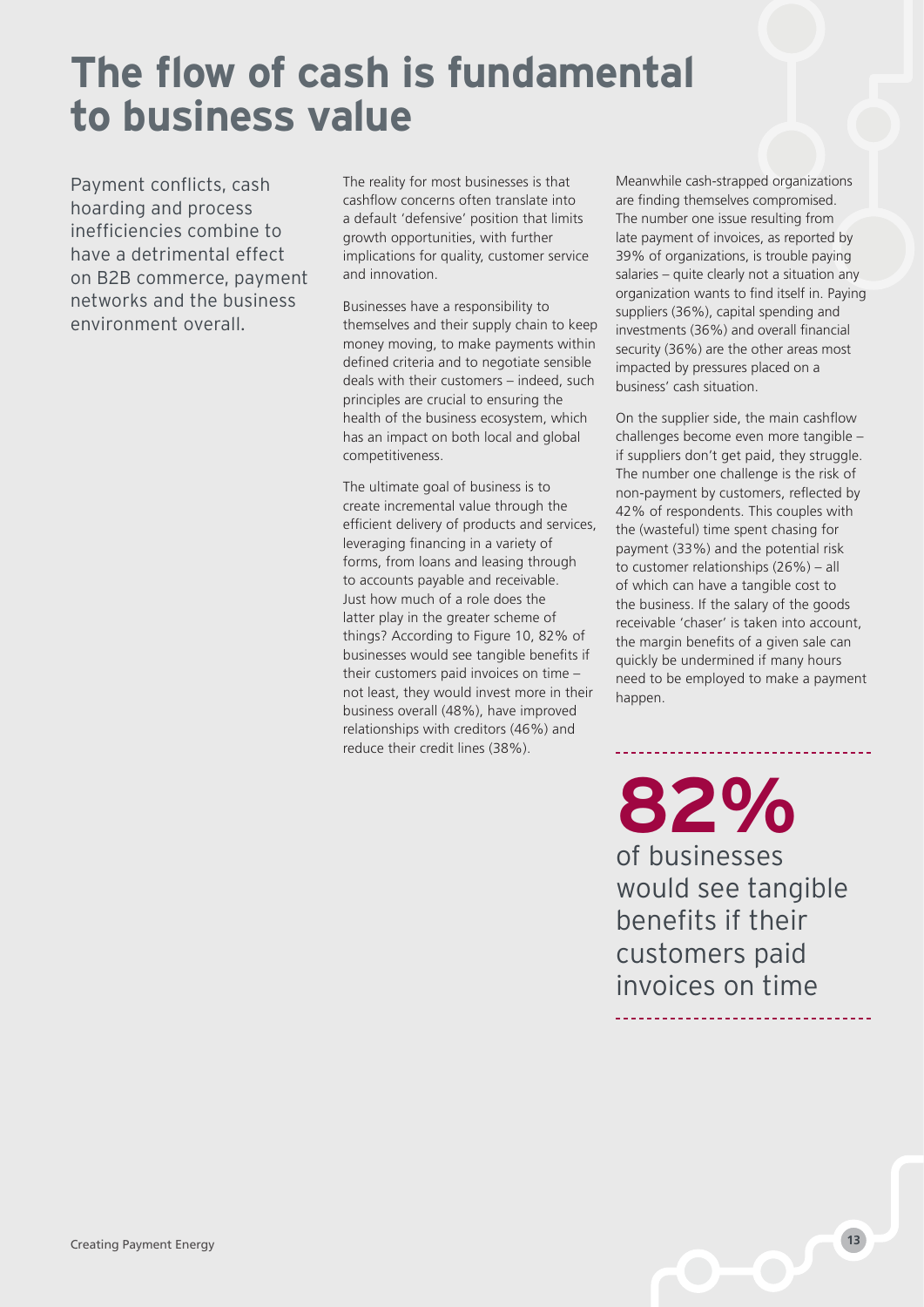### **Benefits of timely payment**

*Prompt payment is seen by suppliers to enable them to invest more in their business, to improve relationships with creditors and reduce credit lines*

*If every customer paid invoices on time we would be able to...*



82% **of respondents selected one or more of the options highlighted**

*Q: Please select any options from the list that you believe would result from the following statement: If every customer paid invoices on time we would be able to*

*Figure 10*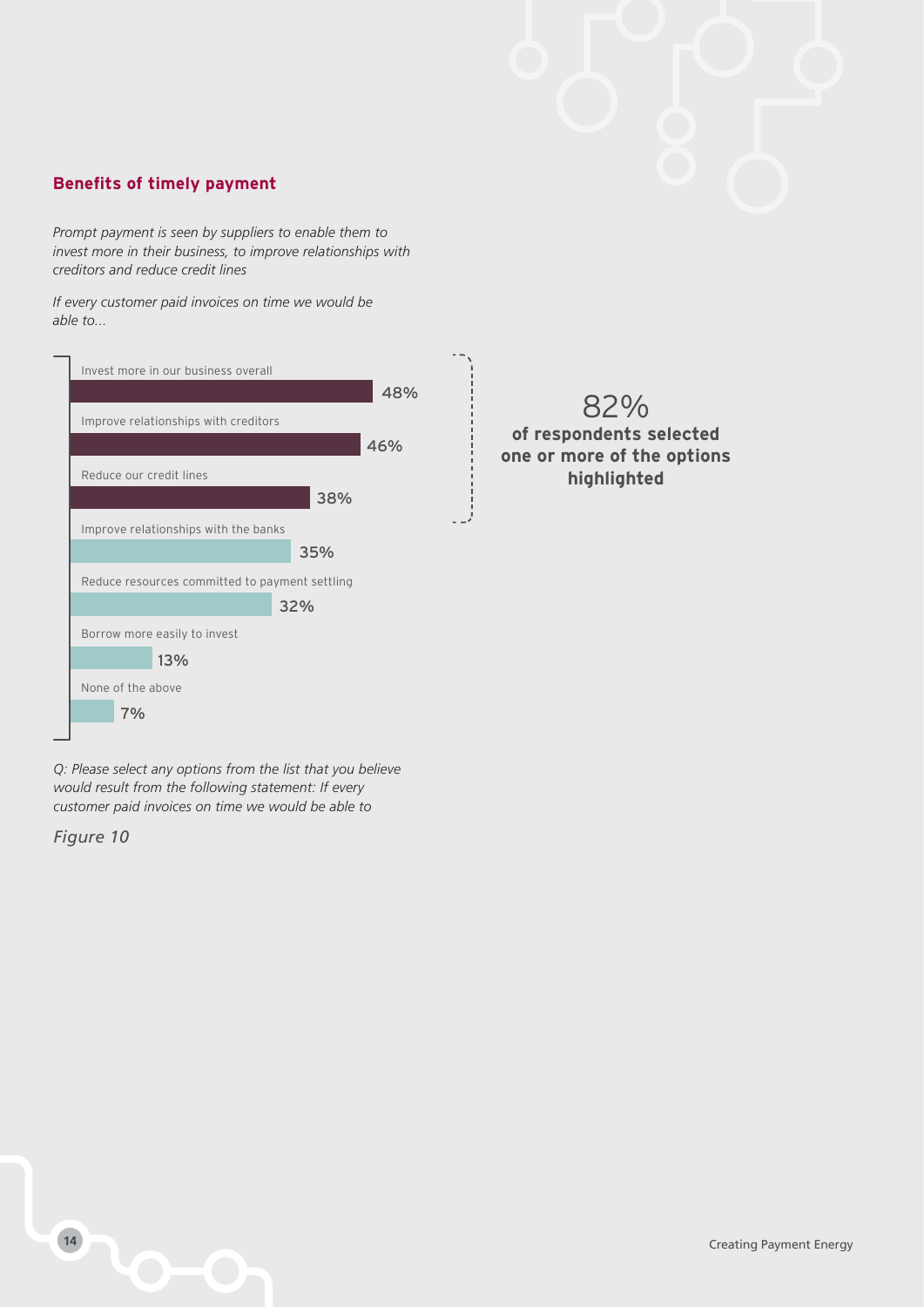# **Conclusion: Creating Payment Energy**



Businesses need to break out of traditional thinking around DSO/ DPO and payment network services to look at new models and technologies that address cash management pressures Businesses see late payment as detrimental on many levels. As a commercial and cultural 'habit' of business, a systemic approach to energizing payments is urgently required. Companies need to look at how they utilize credit options and finance tools, overall liquidity and payment networks they use to manage payments. These factors create confidence in cash management.

Organizations recognize that a cash management strategy has implications for the rest of the business and the wider ecosystem. Creating the right balance of a healthy balance sheet and an efficient, fair payment process relies on leveraging new technology, looking at innovative Supplier Credit Finance and aligning these options to commercial needs.

## Intermediaries challenging payment inertia

The importance of intermediaries has increased due to globalization and automation. Payment processes and credit facilities are tools to mitigate the risks of inertia, energizing the flow of funds between buyers to create flexibility in the payment supply chain. It stands to reason that if an organization can operate more efficiently in what is a generally inefficient market landscape, it can gain ground against its competition. Embracing B2B networks and the new finance tools available in the market can generate tangible financial gains.

## Payment ecosystem energy

While simplistic use of payment terms can help up to a point, multiple options exist for improvements to existing practices and processes. Ecosystem-based approaches have emerged, for example transparent, flexible Supplier Credit Finance that works to the benefit of both buyers and suppliers, supported by simple adoption and onboarding services. Buyers and suppliers cannot achieve meaningful improvements to cashflow and payment in isolation. Third parties have a critical role to play.

To effect this change, businesses need to break out of more traditional thinking. While this is never going to be straightforward, the alternative is to continue to use an increasingly blunt set of instruments – not least discounting and delaying payments – which squanders the opportunity to make the most of what the new models can bring.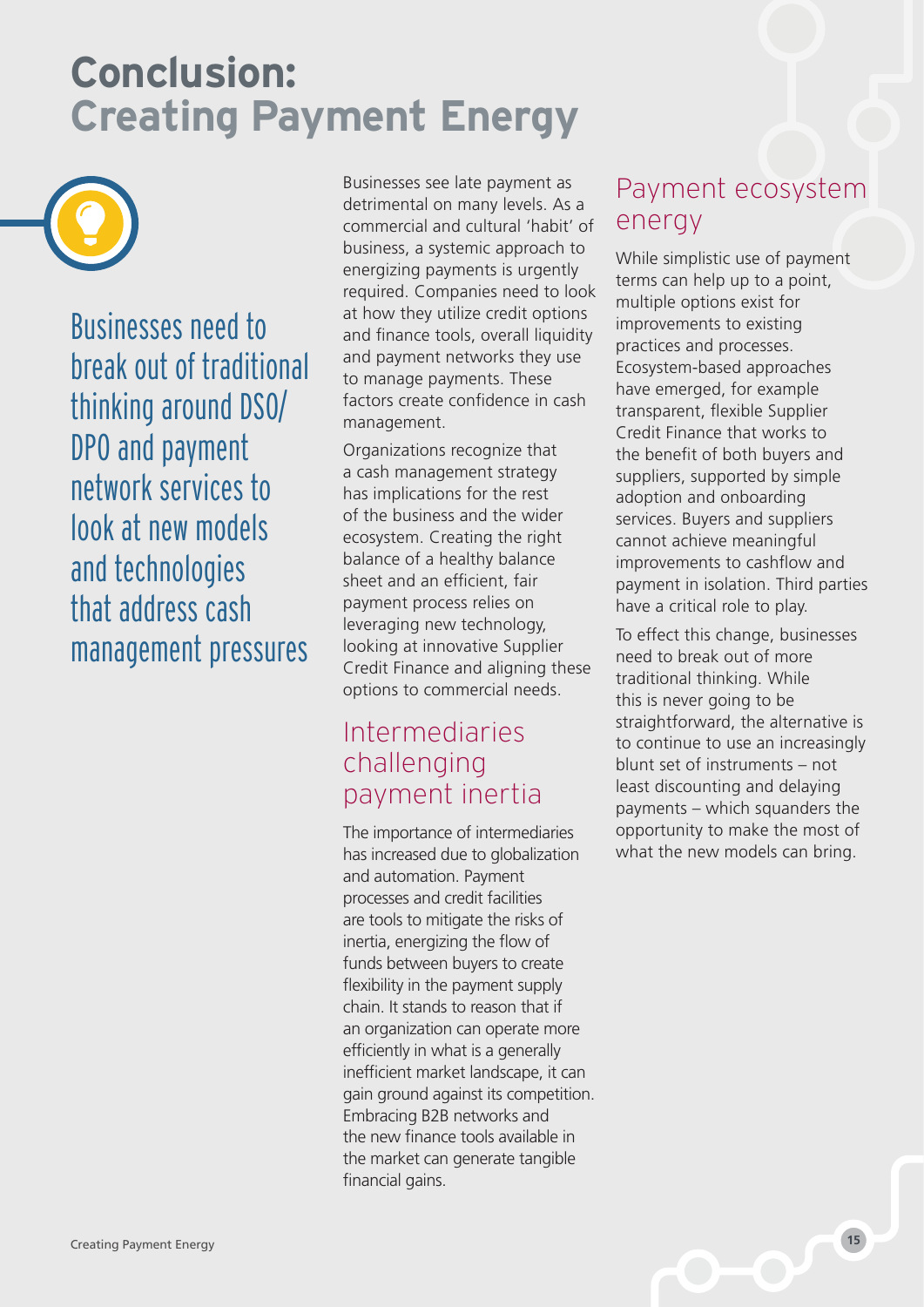# **Five point plan**

Inefficiencies in finance processes and an inadequate set of relationships – internal and external – bring into question the rationale and approach for cash hoarding by finance. The five point plan is created in response to the key findings from the research:



The payment ecosystem must deliver DPO and DSO flexibility to satisfy cash management requirements from buyers and suppliers to inject liquidity when and where required

#### **Challenge Bad Habits** 1

Consider and evaluate the benefits of all the tools used to support cashflow – credit, discounting, factoring and negotiation. The commercial value of such measures should be tangible and not based on habitual thinking.

#### $\mathbf{2}$ **Strategy, Not Stalling**

Assertive late payment is reactive and only effective in the short-term. Ensure that cash management strategy is not reduced to this activity alone. Payment processes and credit services can provider longer-term, strategic solutions.

#### **B2B Network Citizens**  $\left( 3\right)$

Look for ways to build more effective relationships with suppliers and partners to ensure that their cost models and risks are also being taken into account.

#### $\overline{A}$ **Segmented Metrics**

Metrics around discounting and cashflow management should take into account the diversity of a supplier or customer base. One size does not fit all.

#### **Ecosystem Partnerships** (5)

Payment network services are evolving to help businesses build credit and payment flexibility into financial strategy. Evaluate how intermediaries are currently adding value to your business and see where improvements could be made.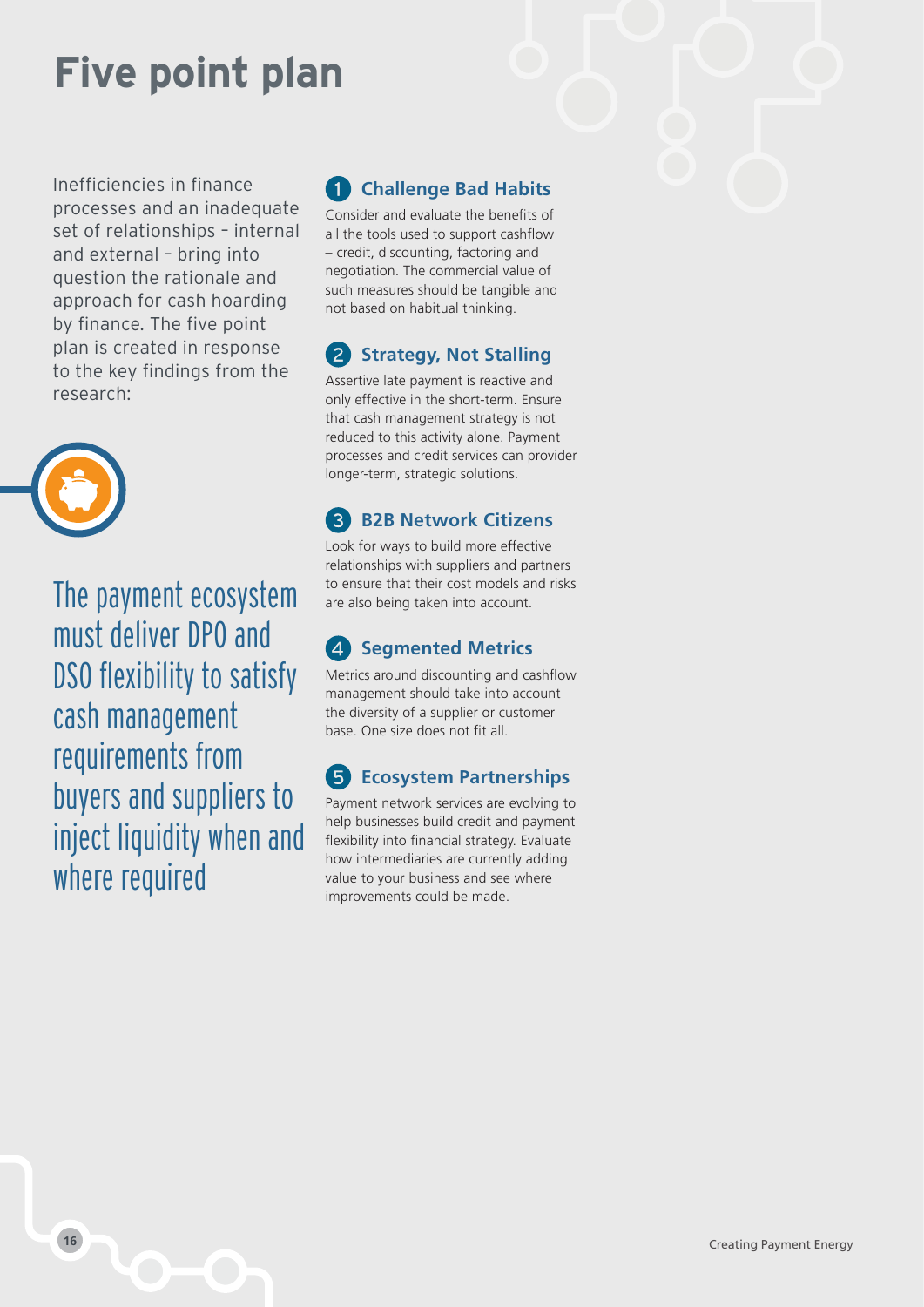# Regional summary

Unlocking the value of B2B payment networks



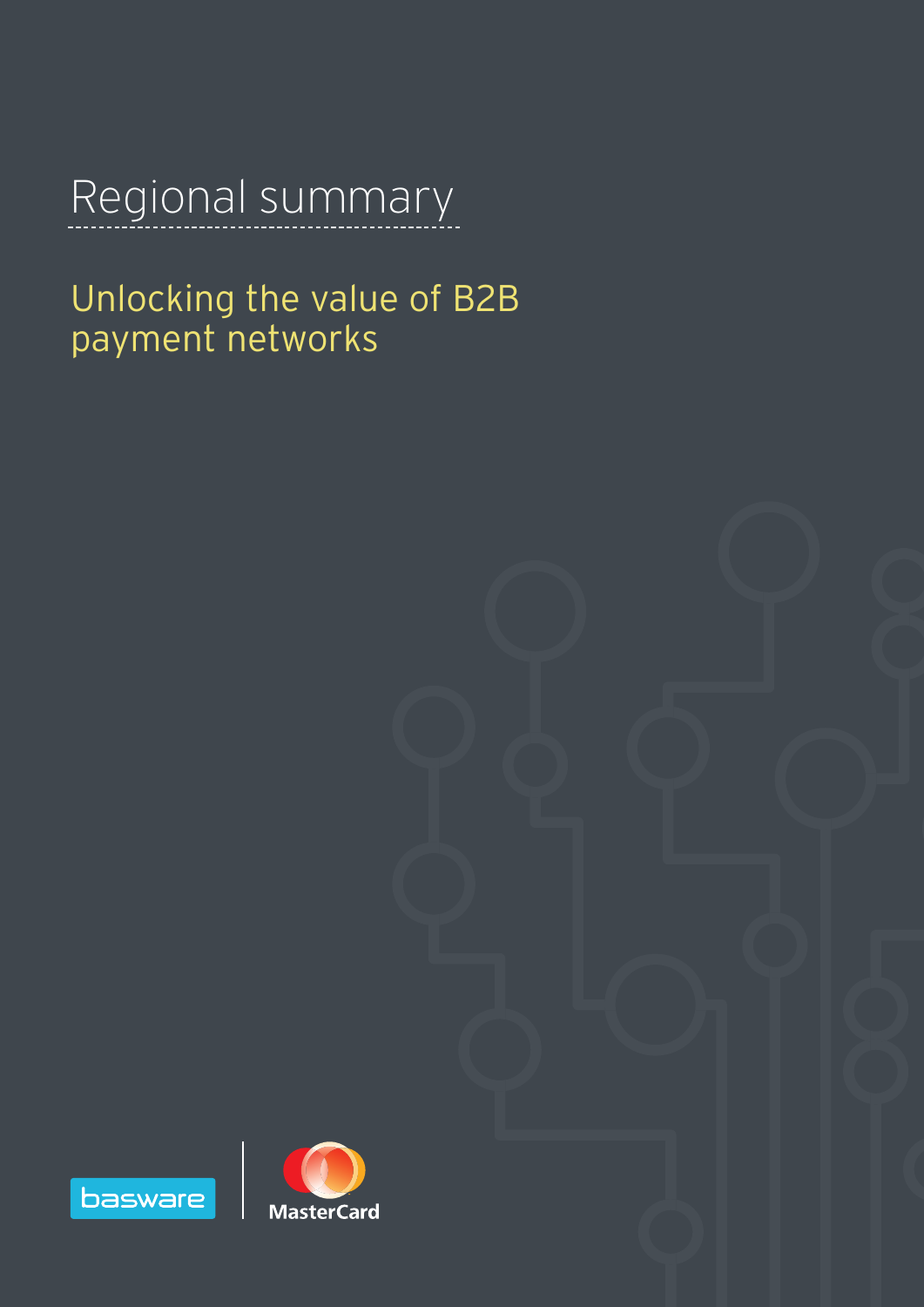

Australia is the region with the lowest level of take-up on delaying supplier payments as part of an overall cashflow management strategy (40%). It is also the least likely to have accessed credit or finance to support cash management (28%), while the number of businesses with more cash in the bank than 12 months ago (46%) is consistent with the global average (48%).

The region does not support the view that late payment of invoices is a 'fact

of business life' to the same level as the global average (60%), but uses payment terms as a strategic lever to help manage cashflow in line with other regions (69%).

Australia is least affected by bottlenecks preventing businesses from accessing supplier discounts, 51% against a global average of 69%. It also has levels of payment automation nominally higher than other regions (24%).

#### *Figure C*

Region

How does your organization's current cash position compare to a year ago?

*Cash position compared to a year ago*



Is there a stated objective in your business for the finance strategy to generate value (cash) from the existing cash in the bank by investment or other means?



*Strategy to generate value from existing cash*



As a buyer/As a supplier, in the last 12 months have you used payment terms as a strategic lever to help manage your cashflow?

*Using payment terms as a strategic lever*



*Figure A*

Which of the following has your organization done in the last 12 months to help improve its cash position?

Delay paying suppliers



#### *Figure B*

| Question Wording                                                                                                                                                                  |                                                                                                                    | Total | Australia | Up/down |
|-----------------------------------------------------------------------------------------------------------------------------------------------------------------------------------|--------------------------------------------------------------------------------------------------------------------|-------|-----------|---------|
| To what extent do you agree?                                                                                                                                                      | Social responsibility to<br>pay suppliers promptly                                                                 | 88%   | 91%       |         |
| To what extent do you agree?                                                                                                                                                      | Late payment is a fact of<br>business life and will<br>always happen                                               | 74%   | 60%       |         |
| What do you see as the potential wider<br>commercial impacts of persistent late<br>payment of invoices?                                                                           | Impacts of persistent late<br>invoice payment - None                                                               | 10%   | 20%       |         |
| To what extent do you agree?                                                                                                                                                      | <b>Experiencing more</b><br>downward price pressure                                                                | 66%   | 55%       |         |
| To what extent do you agree?                                                                                                                                                      | Internal bottlenecks<br>prevent businesses<br>taking advantage of early<br>payment discounts                       | 69%   | 51%       |         |
| What type of automation does your<br>organization have to manage invoice<br>payment efficiency?                                                                                   | High automation                                                                                                    | 23%   | 24%       |         |
| Please select any options from the list<br>below that you believe would result<br>from the following statement: If every<br>customer paid invoices on time we would<br>be able to | Invest more in our<br>business overall or<br>Improve relationships with<br>creditors or Reduce our<br>credit lines | 82%   | 83%       |         |

**18** Creating Payment Energy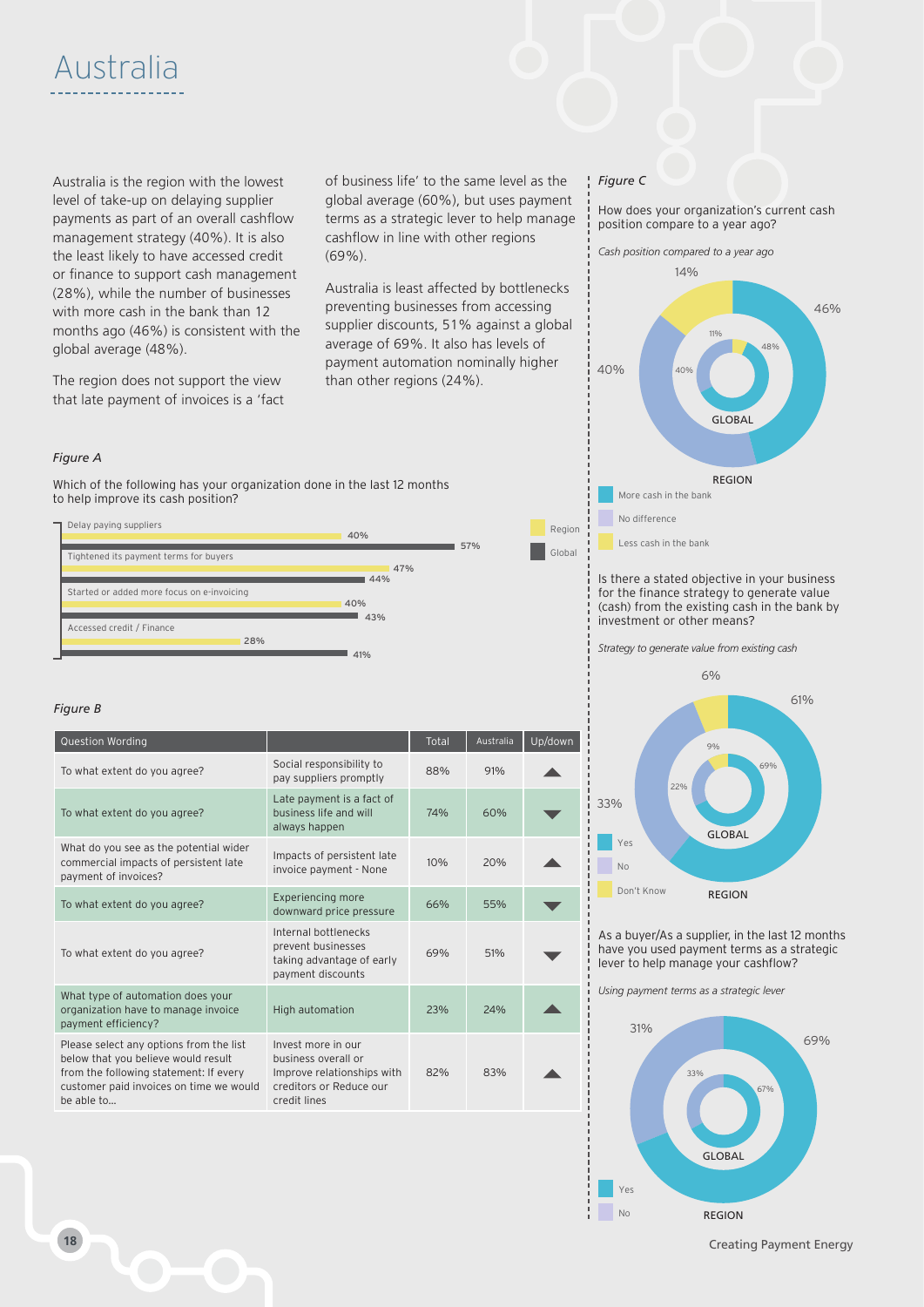

Belgian businesses occupy the most moderate view of all the regions. While still consistent with the global view in terms of general direction, the region is somewhat less likely to concur that paying suppliers late is a social responsibility for all organizations (70%) and has less appetite to delay payment to suppliers as part of a cash management strategy (51%).

Belgian businesses have less focus on cash management than the global average, with fewer respondents stating they have more cash in the bank than 12 months ago (40%) and less emphasis on generating value from the cash held in the business (52%).

Levels of payment automation are in line with the global average (21%), while the degree that Belgian businesses have started or increased focus on e-invoicing as part of a cash management strategy is below other regions, 32% against an average of 43%.

#### *Figure C*

How does your organization's current cash position compare to a year ago?



#### Is there a stated objective in your business for the finance strategy to generate value (cash) from the existing cash in the bank by investment or other means?

*Strategy to generate value from existing cash*



As a buyer/As a supplier, in the last 12 months have you used payment terms as a strategic lever to help manage your cashflow?

*Using payment terms as a strategic lever*



#### *Figure A*

Which of the following has your organization done in the last 12 months to help improve its cash position?



| <b>Question Wording</b>                                                                                                                                                           |                                                                                                                    | Total | Belgium    | Up/down |
|-----------------------------------------------------------------------------------------------------------------------------------------------------------------------------------|--------------------------------------------------------------------------------------------------------------------|-------|------------|---------|
| To what extent do you agree?                                                                                                                                                      | Social responsibility to<br>pay suppliers promptly                                                                 | 88%   | 70%        |         |
| To what extent do you agree?                                                                                                                                                      | Late payment is a fact of<br>husiness life and will<br>always happen                                               | 74%   | 50%        |         |
| What do you see as the potential wider<br>commercial impacts of persistent late<br>payment of invoices?                                                                           | Impacts of persistent late<br>invoice payment - None                                                               | 10%   | 19%        |         |
| To what extent do you agree?                                                                                                                                                      | <b>Experiencing more</b><br>downward price pressure                                                                | 66%   | 57%        |         |
| To what extent do you agree?                                                                                                                                                      | Internal bottlenecks<br>prevent businesses<br>taking advantage of early<br>payment discounts                       | 69%   | 50%        |         |
| What type of automation does your<br>organization have to manage invoice<br>payment efficiency?                                                                                   | High automation                                                                                                    | 23%   | 21%        |         |
| Please select any options from the list<br>below that you believe would result<br>from the following statement: If every<br>customer paid invoices on time we would<br>he able to | Invest more in our<br>business overall or<br>Improve relationships with<br>creditors or Reduce our<br>credit lines | 82%   | <b>74%</b> |         |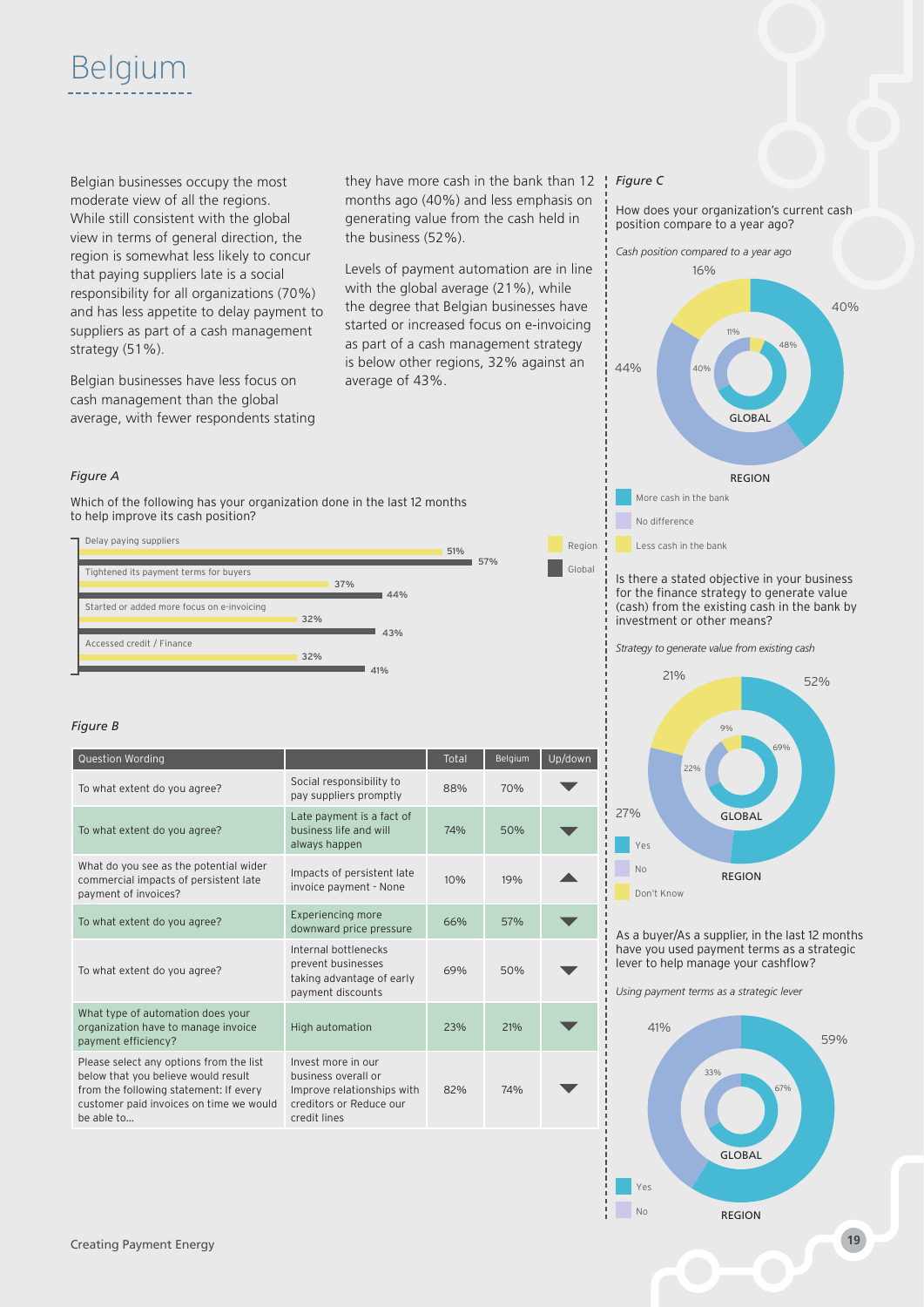# Denmark

Denmark is mostly consistent with global averages on key trends in the research, such as the importance of paying suppliers on time and downward price pressures creating challenges in the business (66%).

In terms of the financial decisions and tools available to keep cash in the business, they are more likely to have accessed credit or finance to improve cash position than any other region and somewhat more likely to have delayed payment as part of an initiative to improve cashflow in the business (67%), though not to the degree of other Nordic countries.

While 48% of respondents globally state that they have more cash in the bank than 12 months ago, Denmark is notably stronger (63%). It is also the region most likely to have stated goals for generating value from cash held in the business (92%).

Danish respondents are those least likely to state that there is no commercial impact of continual late payment on suppliers (1%).

#### *Figure C*

How does your organization's current cash position compare to a year ago?



#### Is there a stated objective in your business for the finance strategy to generate value (cash) from the existing cash in the bank by investment or other means?



As a buyer/As a supplier, in the last 12 months have you used payment terms as a strategic lever to help manage your cashflow?

*Using payment terms as a strategic lever*



### *Figure A*

Which of the following has your organization done in the last 12 months to help improve its cash position?



#### *Figure B*

| Question Wording                                                                                                                                                                  |                                                                                                                    | Total | Australia  | Up/down |
|-----------------------------------------------------------------------------------------------------------------------------------------------------------------------------------|--------------------------------------------------------------------------------------------------------------------|-------|------------|---------|
| To what extent do you agree?                                                                                                                                                      | Social responsibility to<br>pay suppliers promptly                                                                 | 88%   | 85%        |         |
| To what extent do you agree?                                                                                                                                                      | Late payment is a fact of<br>business life and will<br>always happen                                               | 74%   | <b>79%</b> |         |
| What do you see as the potential wider<br>commercial impacts of persistent late<br>payment of invoices?                                                                           | Impacts of persistent late<br>invoice payment - None                                                               | 10%   | 10/6       |         |
| To what extent do you agree?                                                                                                                                                      | <b>Experiencing more</b><br>downward price pressure                                                                | 66%   | 66%        |         |
| To what extent do you agree?                                                                                                                                                      | Internal bottlenecks<br>prevent businesses<br>taking advantage of early<br>payment discounts                       | 69%   | 76%        |         |
| What type of automation does your<br>organization have to manage invoice<br>payment efficiency?                                                                                   | High automation                                                                                                    | 23%   | 27%        |         |
| Please select any options from the list<br>below that you believe would result<br>from the following statement: If every<br>customer paid invoices on time we would<br>he able to | Invest more in our<br>business overall or<br>Improve relationships with<br>creditors or Reduce our<br>credit lines | 82%   | 79%        |         |

**20** Creating Payment Energy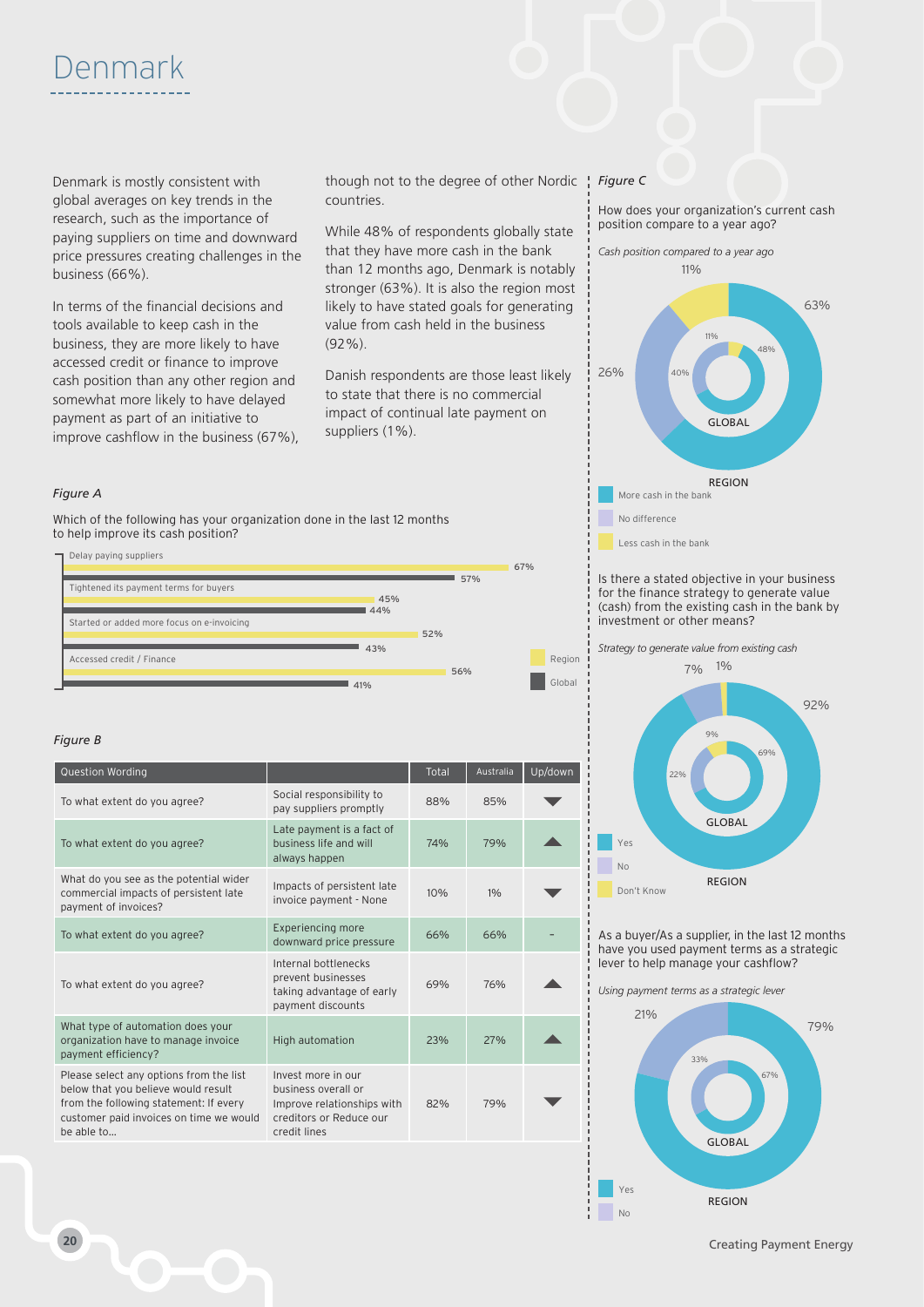Finland has the highest level of support for the sentiment that all suppliers should be paid on time. However, it also shows the widest take up of delayed supplier payments to improve a company's cash position (79%).

One reason for this conflict between sentiment and company action is possibly that Finnish respondents state one of the highest levels of downward price pressures from customers, making margin and cash management difficult.

With a higher stated goal of generating value from cash in the business (85%) than the global average and also 65% of Finnish respondents stating that they are in a stronger cash position than a year ago, a cash management strategy is clearly paying dividends for the region.

This cash benefit is achieved despite a strong consensus (98%) on bottlenecks resulting in a lack of take-up on supplier discounting offers.

#### *Figure A*

Which of the following has your organization done in the last 12 months to help improve its cash position?



#### *Figure B*

|                                                                                                                    | Total | Belgium | Up/down |
|--------------------------------------------------------------------------------------------------------------------|-------|---------|---------|
| Social responsibility to<br>pay suppliers promptly                                                                 | 88%   | 99%     |         |
| Late payment is a fact of<br>business life and will<br>always happen                                               | 74%   | 75%     |         |
| Impacts of persistent late<br>invoice payment - None                                                               | 10%   | 5%      |         |
| <b>Experiencing more</b><br>downward price pressure                                                                | 66%   | 93%     |         |
| Internal bottlenecks<br>prevent businesses<br>taking advantage of early<br>payment discounts                       | 69%   | 98%     |         |
| High automation                                                                                                    | 23%   | 24%     |         |
| Invest more in our<br>business overall or<br>Improve relationships with<br>creditors or Reduce our<br>credit lines | 82%   | 93%     |         |
|                                                                                                                    |       |         |         |

#### *Figure C*

How does your organization's current cash position compare to a year ago?





Less cash in the bank

Is there a stated objective in your business for the finance strategy to generate value (cash) from the existing cash in the bank by investment or other means?

Yes No Don't Know *Strategy to generate value from existing cash* GLOBAL REGION 85% 8% 7% 69% 9% 22%

As a buyer/As a supplier, in the last 12 months have you used payment terms as a strategic lever to help manage your cashflow?

*Using payment terms as a strategic lever*

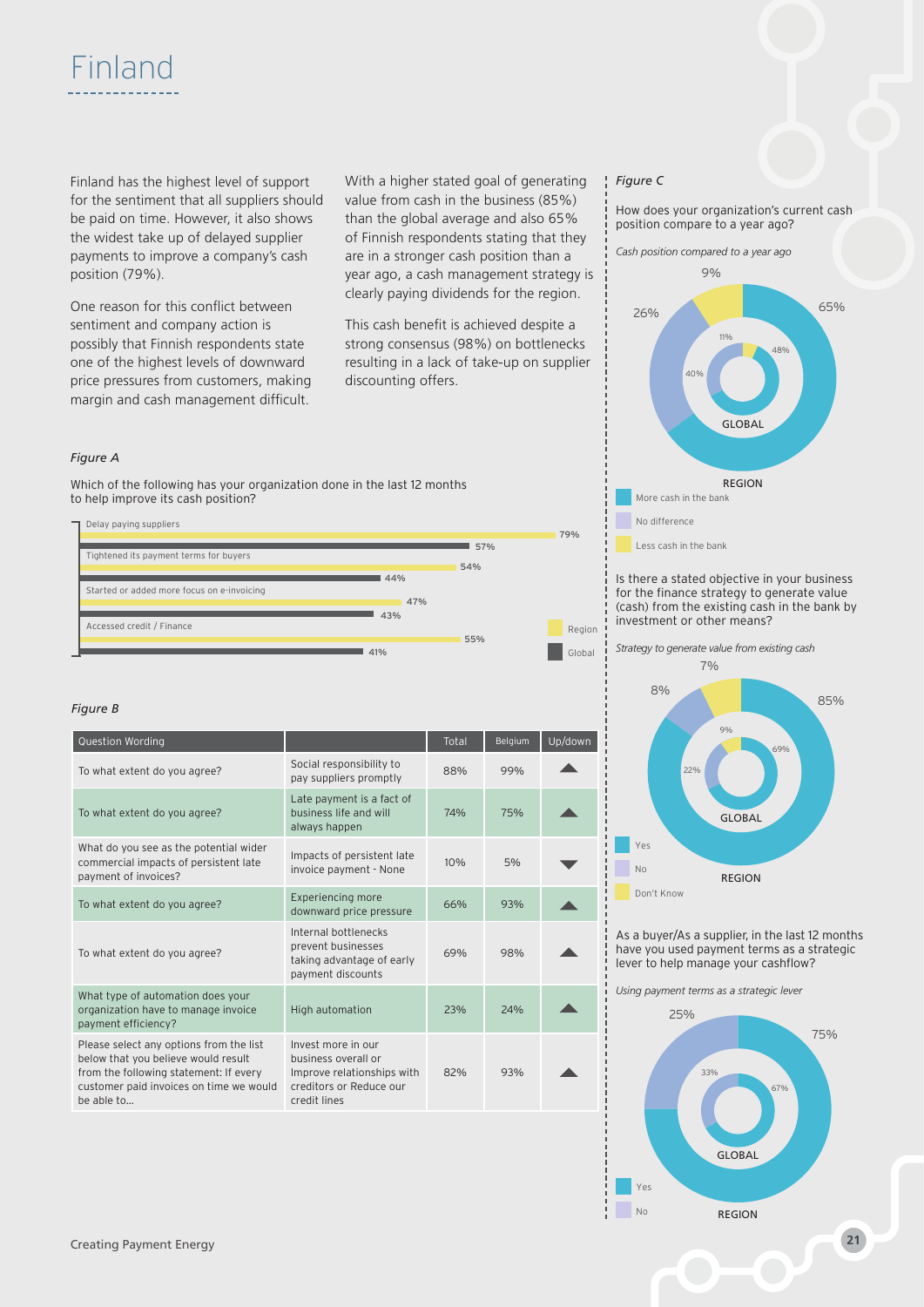

Germany is similar to the UK in many areas when compared to the global averages in the study. It does not advocate late supplier payment to the same degree as other territories. In fact, at 41%, it rates as the region least likely to have delayed payment as a stated cashflow strategy.

Aligned to the UK and Denmark, Germany has a below average number of respondents with more cash in the bank than 12 months ago (35%). It is also less

likely than average to have a stated goal around generating value from cash held in the business.

German business sentiment is at odds with the global consensus surrounding the late payment of invoices being a 'fact of business life'. Only 39% or German respondents, the lowest in the study, consider that this will always be the case.

#### *Figure C*

Region Global How does your organization's current cash position compare to a year ago?



Is there a stated objective in your business for the finance strategy to generate value (cash) from the existing cash in the bank by investment or other means?

*Strategy to generate value from existing cash* 10%



As a buyer/As a supplier, in the last 12 months have you used payment terms as a strategic lever to help manage your cashflow?

*Using payment terms as a strategic lever*



*Figure A*

Which of the following has your organization done in the last 12 months to help improve its cash position?

Delay paying suppliers



#### *Figure B*

| Question Wording                                                                                                                                                                  |                                                                                                                    | Total      | Australia | Up/down |
|-----------------------------------------------------------------------------------------------------------------------------------------------------------------------------------|--------------------------------------------------------------------------------------------------------------------|------------|-----------|---------|
| To what extent do you agree?                                                                                                                                                      | Social responsibility to<br>pay suppliers promptly                                                                 | 88%        | 88%       |         |
| To what extent do you agree?                                                                                                                                                      | Late payment is a fact of<br>husiness life and will<br>always happen                                               | <b>74%</b> | 39%       |         |
| What do you see as the potential wider<br>commercial impacts of persistent late<br>payment of invoices?                                                                           | Impacts of persistent late<br>invoice payment - None                                                               | 10%        | 15%       |         |
| To what extent do you agree?                                                                                                                                                      | <b>Experiencing more</b><br>downward price pressure                                                                | 66%        | 68%       |         |
| To what extent do you agree?                                                                                                                                                      | Internal bottlenecks<br>prevent businesses<br>taking advantage of early<br>payment discounts                       | 69%        | 60%       |         |
| What type of automation does your<br>organization have to manage invoice<br>payment efficiency?                                                                                   | High automation                                                                                                    | 23%        | 22%       |         |
| Please select any options from the list<br>below that you believe would result<br>from the following statement: If every<br>customer paid invoices on time we would<br>he able to | Invest more in our<br>business overall or<br>Improve relationships with<br>creditors or Reduce our<br>credit lines | 82%        | 68%       |         |
|                                                                                                                                                                                   |                                                                                                                    |            |           |         |

**22** Creating Payment Energy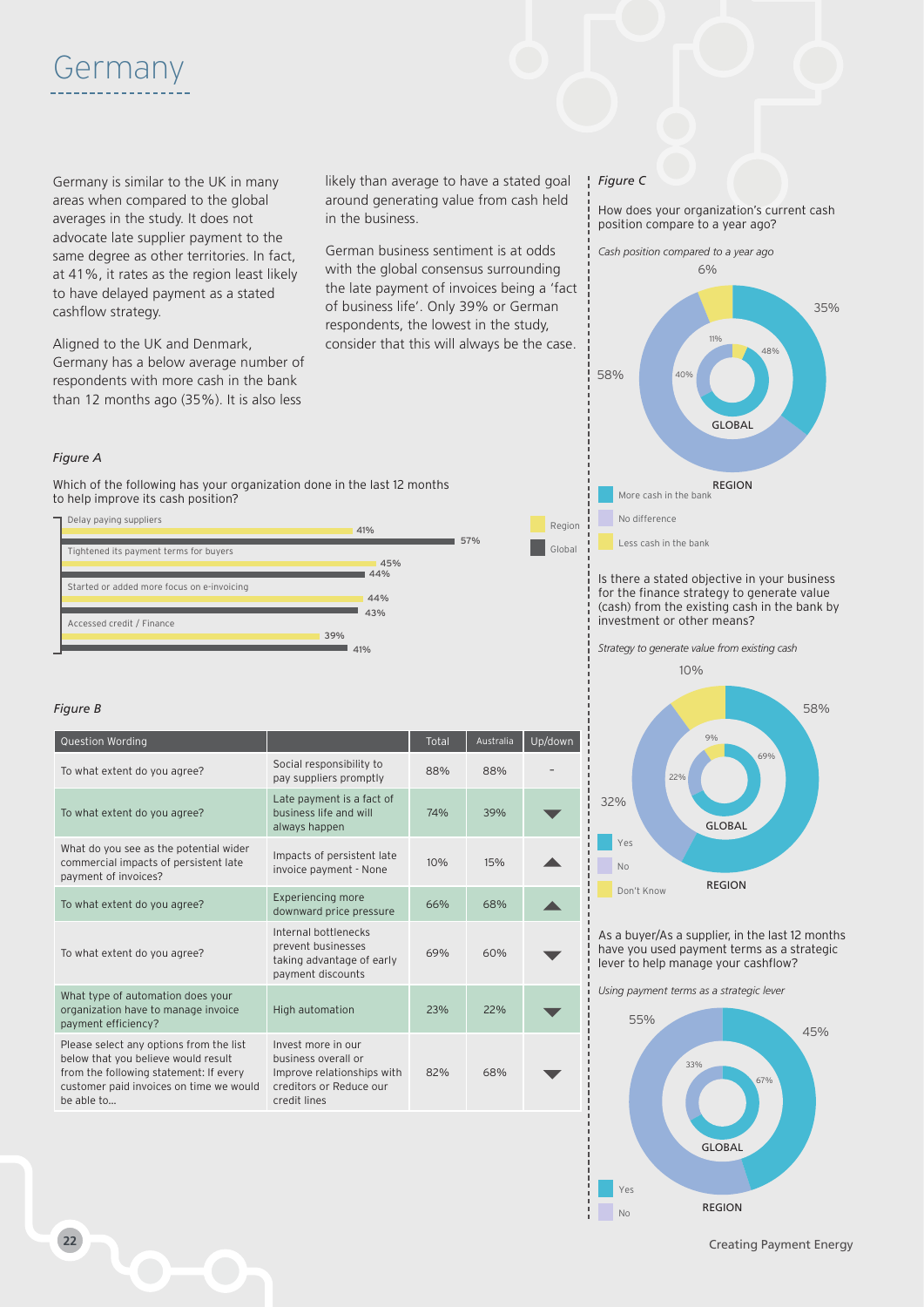

The Netherlands, like Germany and the UK, does not support the view that late supplier payment is a 'fact of business life'. Only 44% of Dutch respondents believe this is the case against a global average of 74%. Furthermore, the Netherlands, UK and Germany are less likely to delay payment to suppliers as part of a cash management strategy (50%).

Only 30% of Dutch respondents consider that they have more cash in the bank now than they did 12 months ago and this is consistent with other regions when looking at the level of focus on cash management overall. 48% of businesses in the Netherlands have a stated goal to generate value from the cash held in the business, lower than the average of 69%.

In terms of supplier discounts, the Netherlands has less of a challenge with the payment processes that enable them to access such offers (57%). They are also less likely in the last 12 months to have used payment terms as a strategic lever to help manage their cashflow (59%) against the global average.

### *Figure C*

How does your organization's current cash position compare to a year ago?





#### Is there a stated objective in your business for the finance strategy to generate value (cash) from the existing cash in the bank by investment or other means?

*Strategy to generate value from existing cash*



As a buyer/As a supplier, in the last 12 months have you used payment terms as a strategic lever to help manage your cashflow?

*Using payment terms as a strategic lever*



#### *Figure A*

Which of the following has your organization done in the last 12 months to help improve its cash position?



| Question Wording                                                                                                                                                                  |                                                                                                                    | Total | Belgium | Up/down |
|-----------------------------------------------------------------------------------------------------------------------------------------------------------------------------------|--------------------------------------------------------------------------------------------------------------------|-------|---------|---------|
| To what extent do you agree?                                                                                                                                                      | Social responsibility to<br>pay suppliers promptly                                                                 | 88%   | 82%     |         |
| To what extent do you agree?                                                                                                                                                      | Late payment is a fact of<br>business life and will<br>always happen                                               | 74%   | 44%     |         |
| What do you see as the potential wider<br>commercial impacts of persistent late<br>payment of invoices?                                                                           | Impacts of persistent late<br>invoice payment - None                                                               | 10%   | 12%     |         |
| To what extent do you agree?                                                                                                                                                      | <b>Experiencing more</b><br>downward price pressure                                                                | 66%   | 60%     |         |
| To what extent do you agree?                                                                                                                                                      | Internal bottlenecks<br>prevent businesses<br>taking advantage of early<br>payment discounts                       | 69%   | 57%     |         |
| What type of automation does your<br>organization have to manage invoice<br>payment efficiency?                                                                                   | High automation                                                                                                    | 23%   | 22%     |         |
| Please select any options from the list<br>below that you believe would result<br>from the following statement: If every<br>customer paid invoices on time we would<br>be able to | Invest more in our<br>business overall or<br>Improve relationships with<br>creditors or Reduce our<br>credit lines | 82%   | 72%     |         |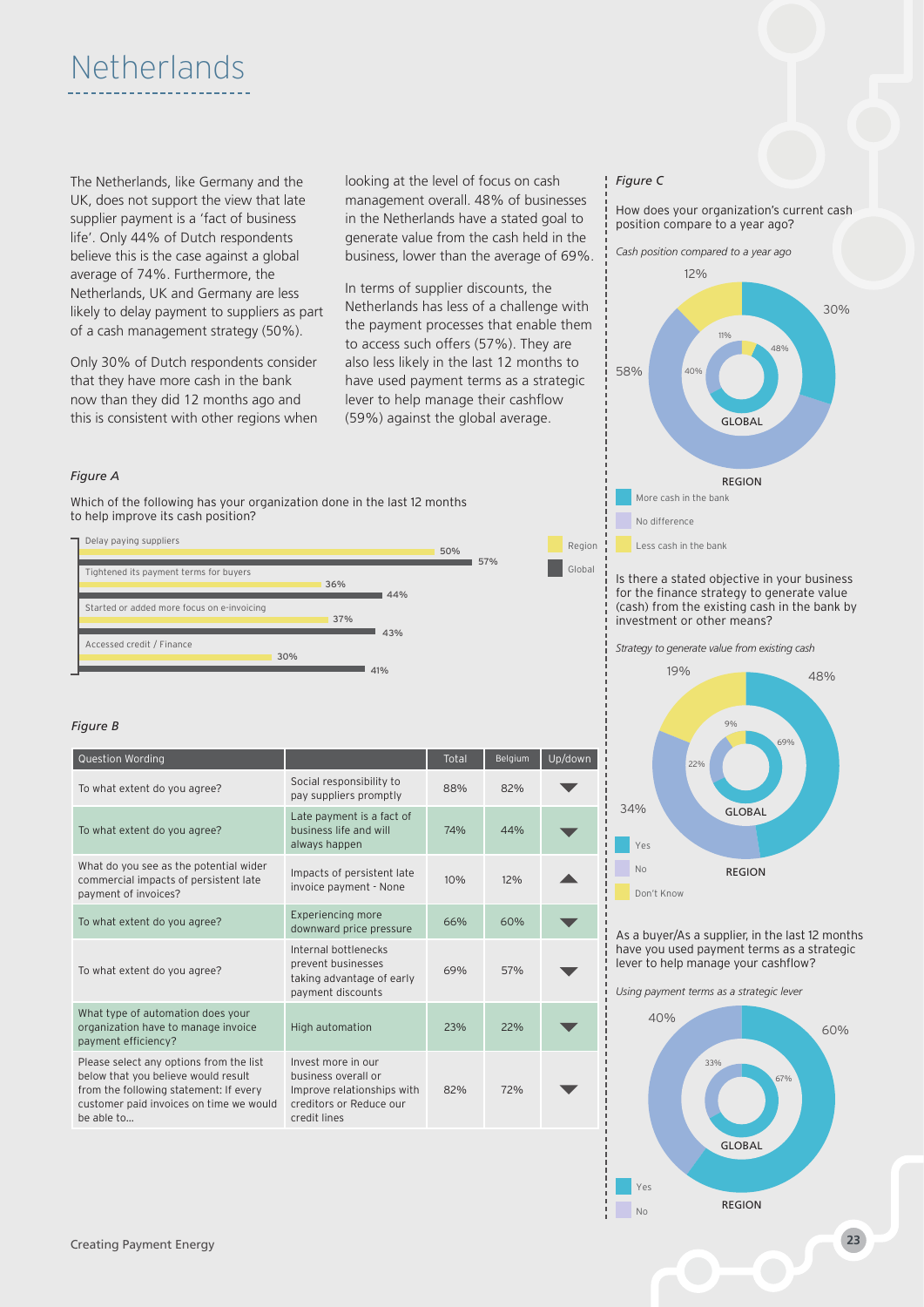

Norway demonstrates a high level of focus on cash management and stated goals around generating value from cash in the business (85%). The region has a strong consensus regarding the importance of paying suppliers on time. However it is also more likely to have delayed payment to suppliers in the past 12 months than any other region (81%).

While Norwegian businesses balance the paradox of the importance of timely supplier payments while favouring a

strategy to delay supplier payments, they are less likely to consider that late payment as a 'fact of business life' (61%) that will never change.

While the region has slightly above average levels of payment automation in place (26%) to manage accounting processes, bottlenecks at a supplier level prevail. 90% of Norwegian respondents state that bottlenecks prevent the company taking advantage of early payment discounts.

#### *Figure C*

How does your organization's current cash position compare to a year ago?





Less cash in the bank

81%

Is there a stated objective in your business for the finance strategy to generate value (cash) from the existing cash in the bank by investment or other means?



As a buyer/As a supplier, in the last 12 months have you used payment terms as a strategic lever to help manage your cashflow?

*Using payment terms as a strategic lever*



### **24** Creating Payment Energy

#### *Figure A*

Which of the following has your organization done in the last 12 months to help improve its cash position?





| <b>Question Wording</b>                                                                                                                                                           |                                                                                                                    | Total | Australia | Up/down |
|-----------------------------------------------------------------------------------------------------------------------------------------------------------------------------------|--------------------------------------------------------------------------------------------------------------------|-------|-----------|---------|
| To what extent do you agree?                                                                                                                                                      | Social responsibility to<br>pay suppliers promptly                                                                 | 88%   | 96%       |         |
| To what extent do you agree?                                                                                                                                                      | Late payment is a fact of<br>husiness life and will<br>always happen                                               | 74%   | 61%       |         |
| What do you see as the potential wider<br>commercial impacts of persistent late<br>payment of invoices?                                                                           | Impacts of persistent late<br>invoice payment - None                                                               | 10%   | 4%        |         |
| To what extent do you agree?                                                                                                                                                      | <b>Experiencing more</b><br>downward price pressure                                                                | 66%   | 92%       |         |
| To what extent do you agree?                                                                                                                                                      | Internal bottlenecks<br>prevent businesses<br>taking advantage of early<br>payment discounts                       | 69%   | 90%       |         |
| What type of automation does your<br>organization have to manage invoice<br>payment efficiency?                                                                                   | <b>High automation</b>                                                                                             | 23%   | 26%       |         |
| Please select any options from the list<br>below that you believe would result<br>from the following statement: If every<br>customer paid invoices on time we would<br>be able to | Invest more in our<br>business overall or<br>Improve relationships with<br>creditors or Reduce our<br>credit lines | 82%   | 96%       |         |

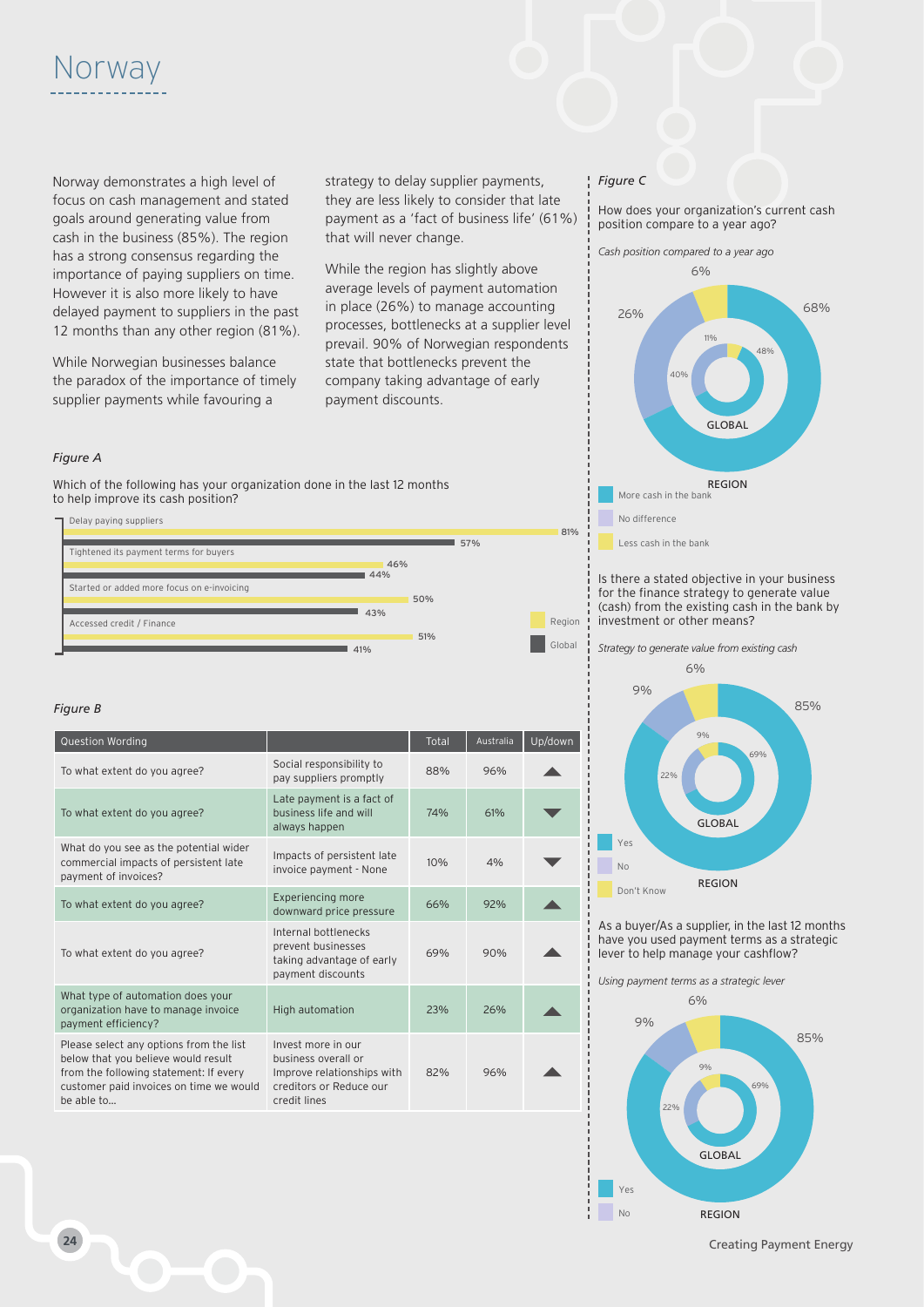Sweden is less committed to the view that all suppliers should be paid on time (75%) than many other regions. Aside from Belgium, it shows the lowest level of consensus to this statement.

Consistent with other Scandinavian regions, there is a higher than average appetite to delay supplier payments as part of a broader cash management strategy (78%). However, downward price pressures are considered less of a factor for Swedish respondents, only

49% believe this is an issue influencing strategy against a global average of 66%.

Sweden has the highest incidence globally of business using structured negotiation of payment terms as a lever for managing cashflow (86%). The region also has higher than average cash position improvements from last year (62%). Sweden also has higher levels of automated payment processes than any other region in the study (29%).

#### *Figure C*

How does your organization's current cash position compare to a year ago?





No difference

Less cash in the bank

Is there a stated objective in your business for the finance strategy to generate value (cash) from the existing cash in the bank by investment or other means?

Yes No *Strategy to generate value from existing cash* 90% 5% 5% 69% 9% 22% **GLOBAL** 

As a buyer/As a supplier, in the last 12 months have you used payment terms as a strategic lever to help manage your cashflow?

REGION

*Using payment terms as a strategic lever*

Don't Know



#### *Figure A*

Which of the following has your organization done in the last 12 months to help improve its cash position?



| Question Wording                                                                                                                                                                  |                                                                                                                    | Total | Belgium | Up/down |
|-----------------------------------------------------------------------------------------------------------------------------------------------------------------------------------|--------------------------------------------------------------------------------------------------------------------|-------|---------|---------|
| To what extent do you agree?                                                                                                                                                      | Social responsibility to<br>pay suppliers promptly                                                                 | 88%   | 75%     |         |
| To what extent do you agree?                                                                                                                                                      | Late payment is a fact of<br>husiness life and will<br>always happen                                               | 74%   | 85%     |         |
| What do you see as the potential wider<br>commercial impacts of persistent late<br>payment of invoices?                                                                           | Impacts of persistent late<br>invoice payment - None                                                               | 10%   | 3%      |         |
| To what extent do you agree?                                                                                                                                                      | <b>Experiencing more</b><br>downward price pressure                                                                | 66%   | 49%     |         |
| To what extent do you agree?                                                                                                                                                      | Internal bottlenecks<br>prevent businesses<br>taking advantage of early<br>payment discounts                       | 69%   | 78%     |         |
| What type of automation does your<br>organization have to manage invoice<br>payment efficiency?                                                                                   | High automation                                                                                                    | 23%   | 29%     |         |
| Please select any options from the list<br>below that you believe would result<br>from the following statement: If every<br>customer paid invoices on time we would<br>be able to | Invest more in our<br>business overall or<br>Improve relationships with<br>creditors or Reduce our<br>credit lines | 82%   | 81%     |         |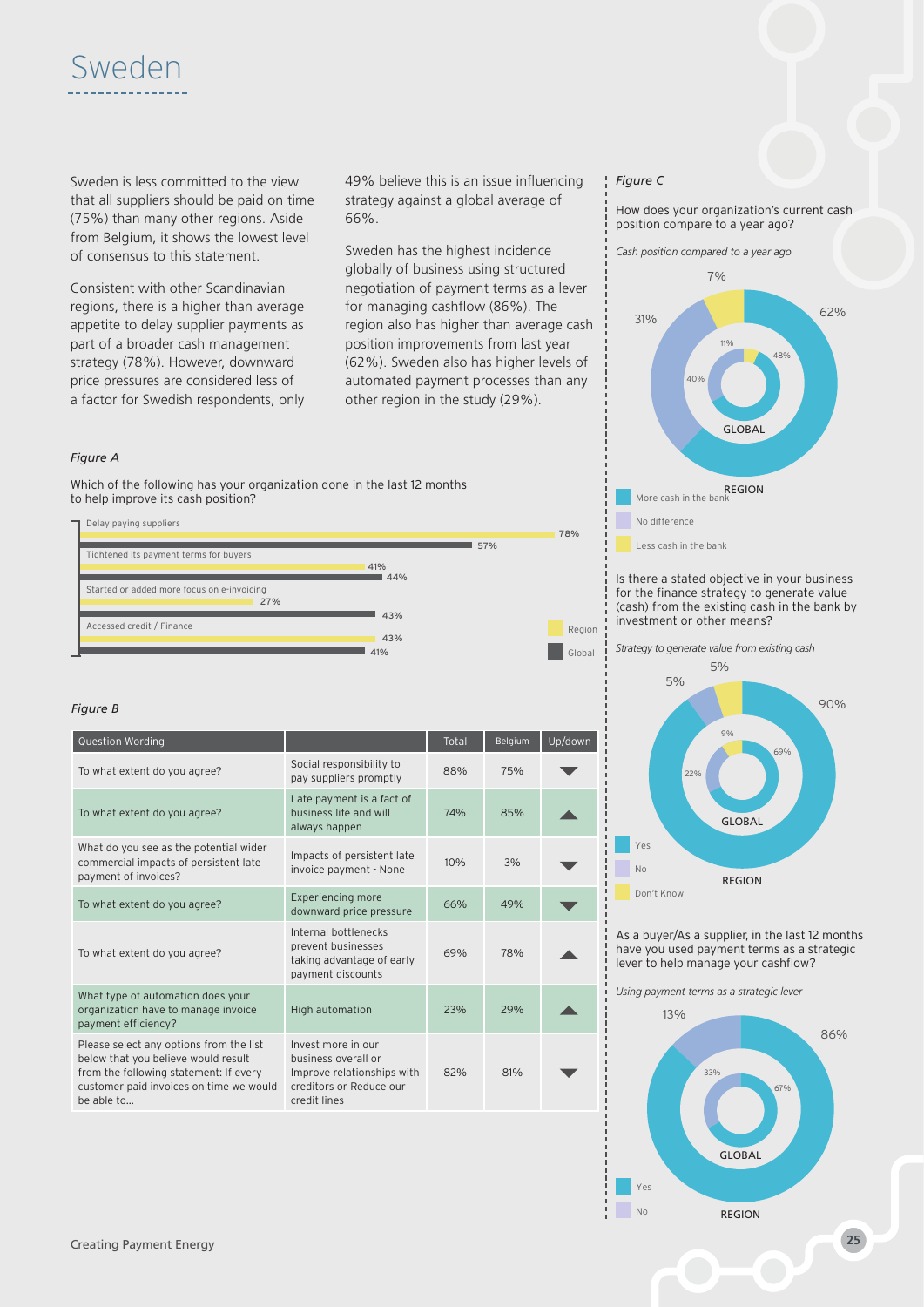The United Kingdom makes some effort to buck the trend globally around the importance of supplier payment being in conflict with measures and decisions to delay supplier payment. An advocate of timely supplier payment (94%), the region is least likely to have delayed supplier payments as part of a cashflow strategy over the past 12 months (40%).

The UK is also least supportive of the view that late supplier payment is a 'fact of business life', 51% of respondents consider this the case against an average of 74%.

It is notable against this backdrop that the UK has lower levels of businesses with more cash in the bank that 12 month ago (37%) and is less likely to have stated goals around generating value from cash held in the business (55%).

The UK is the region with the lowest levels of payment automation in the research (16%).

#### *Figure C*

How does your organization's current cash position compare to a year ago?

More cash in the bank No difference Less cash in the bank *Cash position compared to a year ago* 37% 46% 17% 48% 11% 40% GLOBAL REGION

#### Is there a stated objective in your business for the finance strategy to generate value (cash) from the existing cash in the bank by investment or other means?

Yes No *Strategy to generate value from existing cash* 55% 39% 6% 69% 9% 22% **GLOBAL** 

Don't Know REGION

As a buyer/As a supplier, in the last 12 months have you used payment terms as a strategic lever to help manage your cashflow?

*Using payment terms as a strategic lever*



### *Figure A*

Which of the following has your organization done in the last 12 months to help improve its cash position?



#### *Figure B*

| Question Wording                                                                                                                                                                  |                                                                                                                    | Total | Australia | Up/down |
|-----------------------------------------------------------------------------------------------------------------------------------------------------------------------------------|--------------------------------------------------------------------------------------------------------------------|-------|-----------|---------|
| To what extent do you agree?                                                                                                                                                      | Social responsibility to<br>pay suppliers promptly                                                                 | 88%   | 94%       |         |
| To what extent do you agree?                                                                                                                                                      | Late payment is a fact of<br>husiness life and will<br>always happen                                               | 74%   | 51%       |         |
| What do you see as the potential wider<br>commercial impacts of persistent late<br>payment of invoices?                                                                           | Impacts of persistent late<br>invoice payment - None                                                               | 10%   | 9%        |         |
| To what extent do you agree?                                                                                                                                                      | <b>Experiencing more</b><br>downward price pressure                                                                | 66%   | 66%       |         |
| To what extent do you agree?                                                                                                                                                      | Internal bottlenecks<br>prevent businesses<br>taking advantage of early<br>payment discounts                       | 69%   | 65%       |         |
| What type of automation does your<br>organization have to manage invoice<br>payment efficiency?                                                                                   | <b>High automation</b>                                                                                             | 23%   | 16%       |         |
| Please select any options from the list<br>below that you believe would result<br>from the following statement: If every<br>customer paid invoices on time we would<br>be able to | Invest more in our<br>business overall or<br>Improve relationships with<br>creditors or Reduce our<br>credit lines | 82%   | 82%       |         |

**26** Creating Payment Energy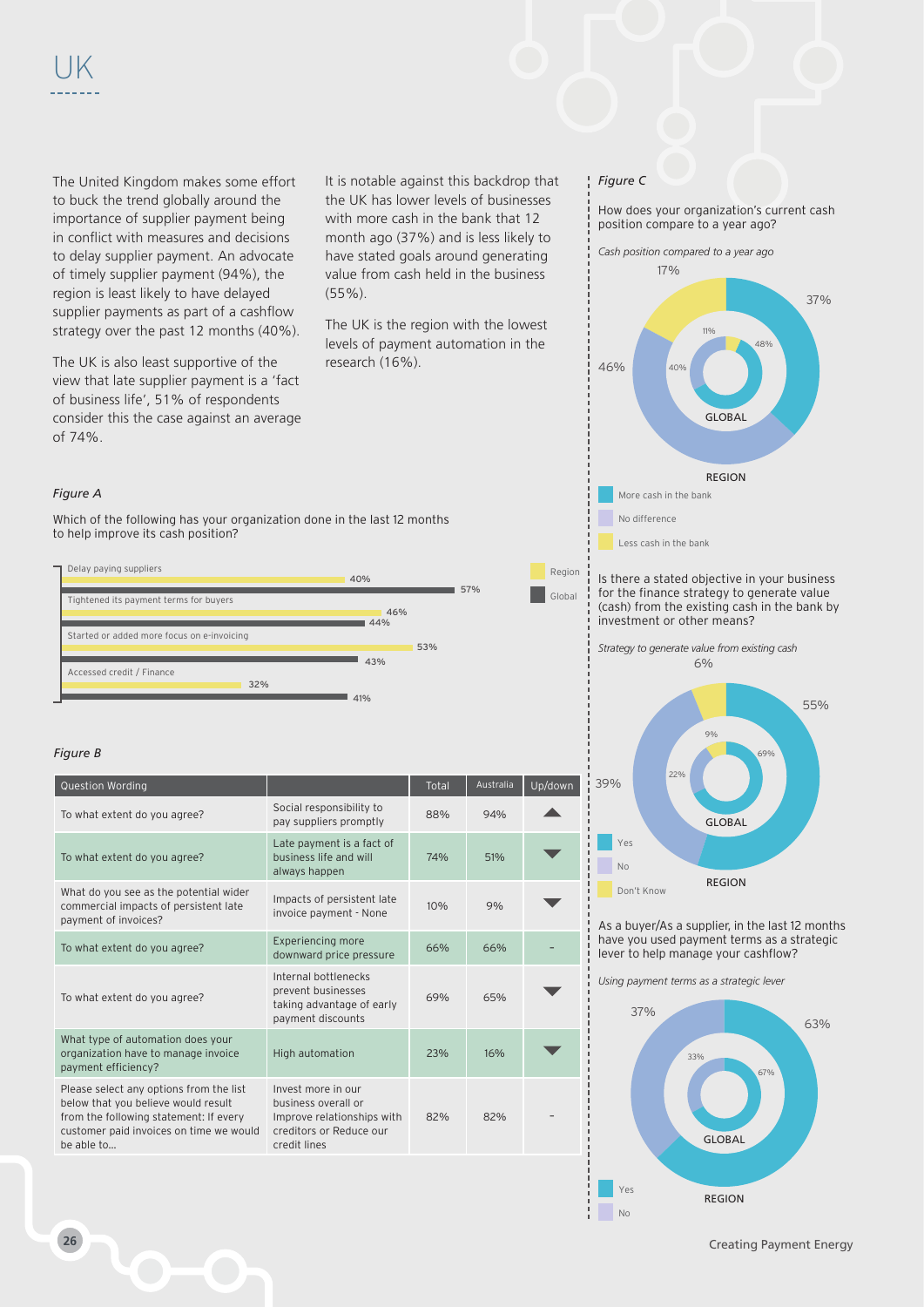The US is almost entirely in agreement that there is a responsibility for companies to pay suppliers on time (97%) and has relatively low support for delaying supplier payments as part of a broader cash management strategy, 43% against an average of 57%. However, the degree to which US businesses consider that late payment is and will always be a 'fact of business life' is consistent with the global average (72%).

The US shows less evidence of proactive approaches to cashflow and cash

management than other regions. Only 37% of US businesses are in a stronger cash position than 12 months ago. However, with 65% having a clearly stated goal to generate value from the cash held in the business, consistent with global averages (69%), the implication is that US businesses are experiencing less cash pressures overall.

US companies are less likely to be experiencing downward price pressures than other regions in the study, 56% against an average of 66%.

#### *Figure C*

How does your organization's current cash position compare to a year ago?

*Cash position compared to a year ago*



Is there a stated objective in your business for the finance strategy to generate value (cash) from the existing cash in the bank by investment or other means?



As a buyer/As a supplier, in the last 12 months have you used payment terms as a strategic lever to help manage your cashflow?

*Using payment terms as a strategic lever*



#### *Figure A*

Which of the following has your organization done in the last 12 months to help improve its cash position?



| Question Wording                                                                                                                                                                  |                                                                                                                    | Total | Belgium | Up/down |
|-----------------------------------------------------------------------------------------------------------------------------------------------------------------------------------|--------------------------------------------------------------------------------------------------------------------|-------|---------|---------|
| To what extent do you agree?                                                                                                                                                      | Social responsibility to<br>pay suppliers promptly                                                                 | 88%   | 97%     |         |
| To what extent do you agree?                                                                                                                                                      | Late payment is a fact of<br>business life and will<br>always happen                                               | 74%   | 72%     |         |
| What do you see as the potential wider<br>commercial impacts of persistent late<br>payment of invoices?                                                                           | Impacts of persistent late<br>invoice payment - None                                                               | 10%   | 7%      |         |
| To what extent do you agree?                                                                                                                                                      | <b>Experiencing more</b><br>downward price pressure                                                                | 66%   | 56%     |         |
| To what extent do you agree?                                                                                                                                                      | Internal bottlenecks<br>prevent businesses<br>taking advantage of early<br>payment discounts                       | 69%   | 61%     |         |
| What type of automation does your<br>organization have to manage invoice<br>payment efficiency?                                                                                   | High automation                                                                                                    | 23%   | 19%     |         |
| Please select any options from the list<br>below that you believe would result<br>from the following statement: If every<br>customer paid invoices on time we would<br>he able to | Invest more in our<br>business overall or<br>Improve relationships with<br>creditors or Reduce our<br>credit lines | 82%   | 87%     |         |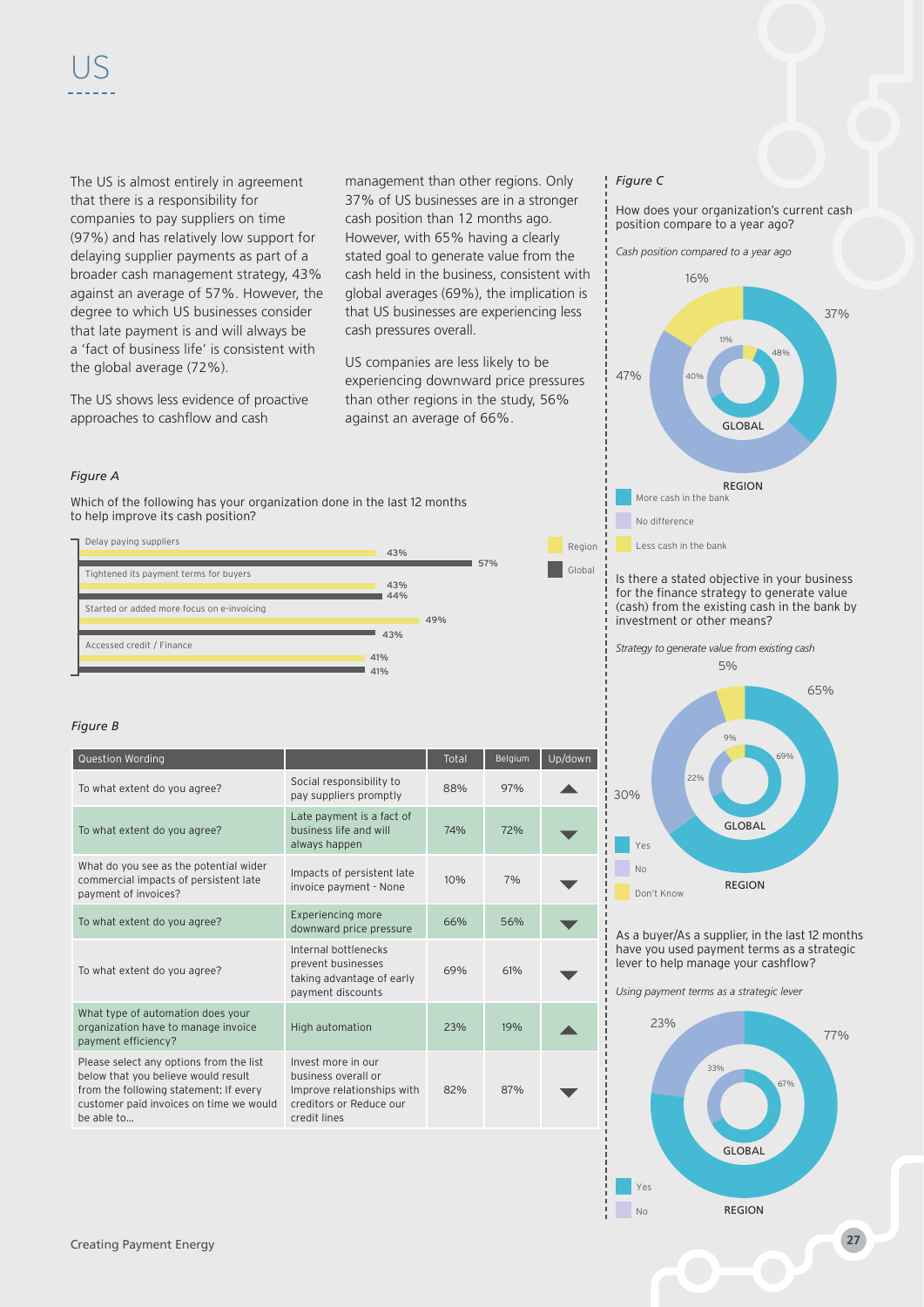# **Further information**

Read more on Creating Payment Energy research www.basware.com/e-payment

Basware Pay www.basware.com/financing-services

### **basware**

Basware is the global leader in providing purchase-to-pay and e-invoicing solutions in the world of commerce. We empower companies to unlock value across their financial operations by simplifying and streamlining key financial processes. Our Basware Commerce Network, the largest open business network in the world, connects 1 million companies across 100 countries and enables easy collaboration between buyers and suppliers of all sizes. Through this network, leading companies around the world achieve

new levels of spend control, efficiency and closer relations with their suppliers. With Basware, businesses can introduce completely new ways of buying and selling to achieve significant cost savings and boost their cashflow.

Find out how Basware helps money move more easily and lets commerce flow at www.basware.com.

www.twitter.com/basware www.facebook.com/BaswareCorporation www.linkedin.com/company/basware



MasterCard is a technology company in the global payments industry. We operate the world's fastest payments processing network, connecting consumers, financial institutions, merchants, governments and businesses in more than 210 countries and territories.

MasterCard's products and solutions make everyday commerce activities – such as shopping, traveling, running a business and managing finances – easier, more secure and more efficient for everyone.

The MasterCard Enterprise Partnerships team has been formed to bring MasterCard's existing assets, technology, network, reach, products and solutions to bear in areas that are outside MasterCard's traditional domain. We are partnering with global market leaders who have significant depth of experience in their industries, combining their knowledge and infrastructure with our assets in order to drive real enterprise value.

www.twitter.com/MasterCardNews www.mastercard.com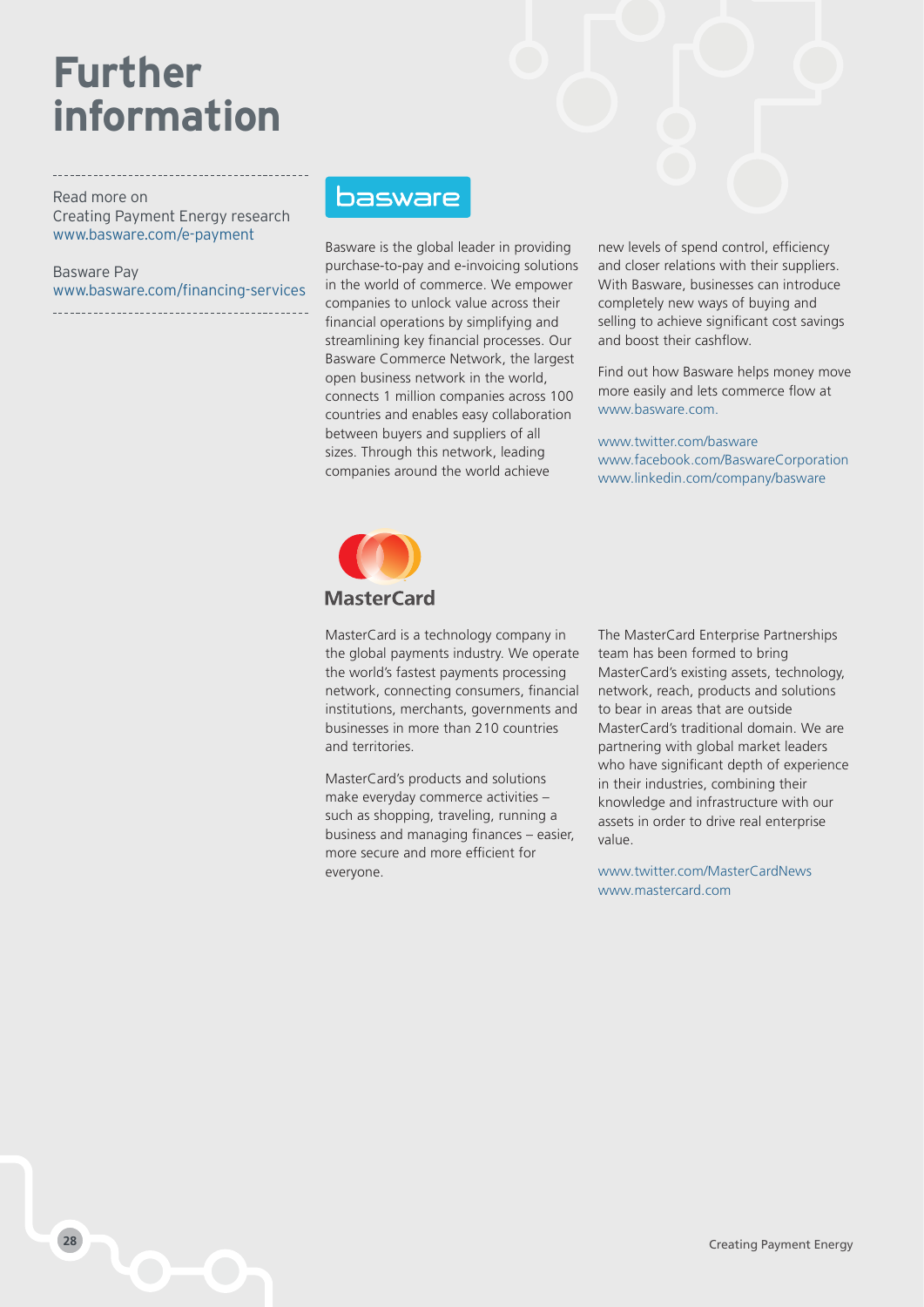# For more information contact

### **Basware**

### Rowan Lemley Product Marketing Manager Basware Corporation rowan.lemley@basware.com

### **+358 400 613 113**

## **MasterCard**

Louise Peace Marketing & Communications Lead MasterCard Enterprise Partnerships louise\_peace@MasterCard.com

### **+44 (0)20 7557 6859**